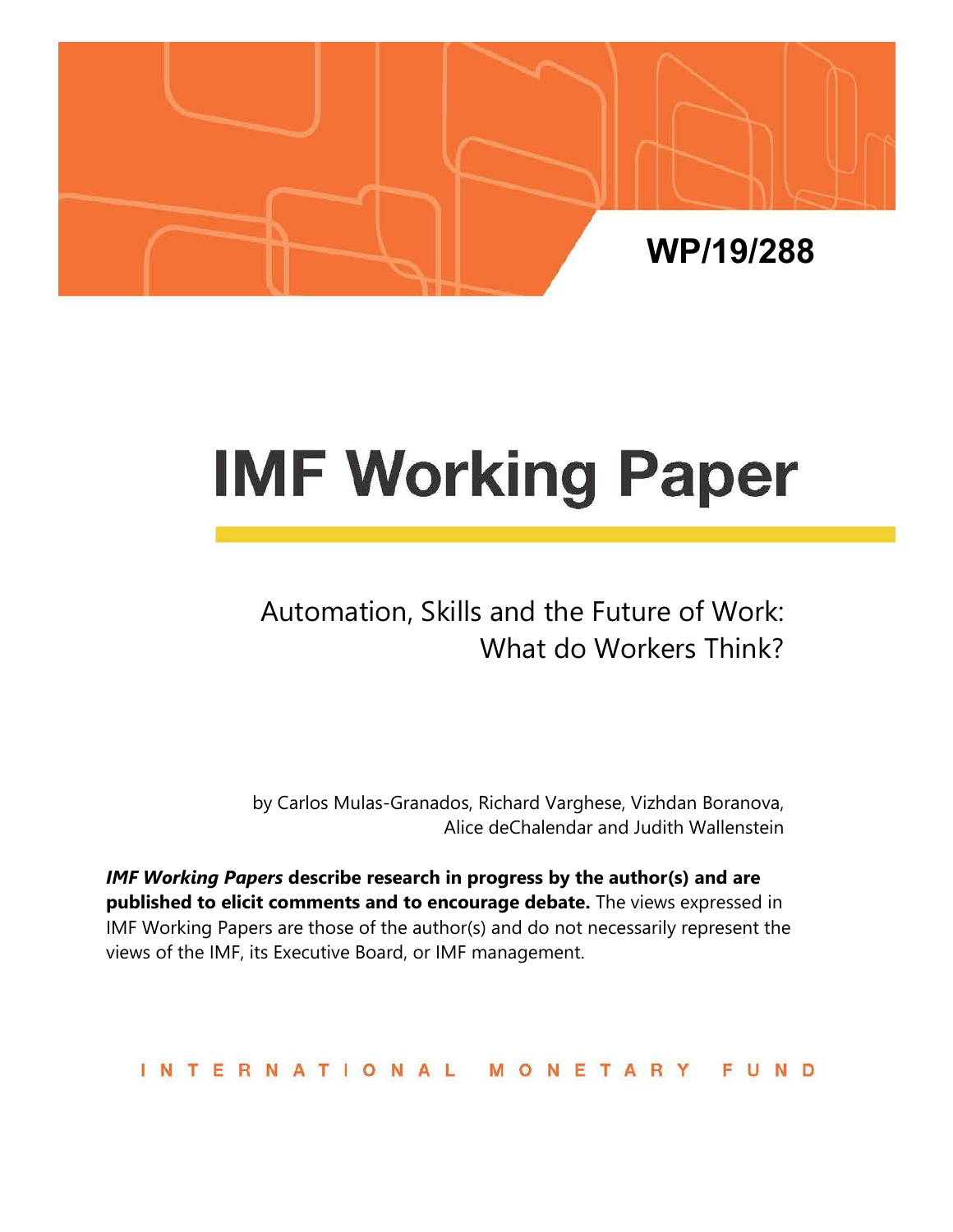#### **IMF Working Paper**

#### European Department

#### **Automation, Skills and the Future of Work: What do Workers Think?[1](#page-1-0)**

## **Prepared by Carlos Mulas-Granados, Richard Varghese, Vizhdan Boranova, Alice deChalendar and Judith Wallenstein**

Authorized for distribution by Laura Papi

December 2019

*IMF Working Papers* **describe research in progress by the author(s) and are published to elicit comments and to encourage debate.** The views expressed in IMF Working Papers are those of the author(s) and do not necessarily represent the views of the IMF, its Executive Board, or IMF management.

#### **Abstract**

<span id="page-1-1"></span>We exploit a survey data set that contains information on how 11,000 workers across advanced and emerging market economies perceive the main forces shaping the future of work. In general, workers feel more positive than negative about automation, especially in emerging markets. We find that negative perceptions about automation are prevalent among workers who are older, poorer, more exposed to job volatility, and from countries with higher levels of robot penetration. Perceptions over automation are positively viewed by workers with higher levels of job satisfaction, higher educational attainment, and from countries with stronger labor protection. Workers with positive perceptions of automation also tend to respond that reeducation and retraining will be needed to adapt to rapidly evolving skill demands. These workers expect governments to have a role in shaping the future of work through protection of labor and new forms of social benefits. The demand for protection and benefits is more significant among women and workers that have suffered job volatility.

JEL Classification Numbers: J20, J24, J62, J68, O30, I28 Keywords: Automation, Future of Work, Robotization, , Education, Reskilling, Retraining. Author's E-Mail Address: [CMulasGranados@imf.org;](mailto:CMulasGranados@imf.org) [RVarghese@imf.org;](mailto:RVarghese@imf.org) VBoranova@imf.org; [deChalendar.Alice@bcg.com;](mailto:deChalendar.Alice@bcg.com) Wallenstein.Judith@bcg.com

<span id="page-1-0"></span><sup>1</sup> We are grateful to Jorg Decressin, Laura Papi, Emil Stavrev, Petia Topalova, other members of the Emerging Economies Division, participants in the departmental seminar of the IMF's European Department, and Chadi Abdallah for their helpful suggestions.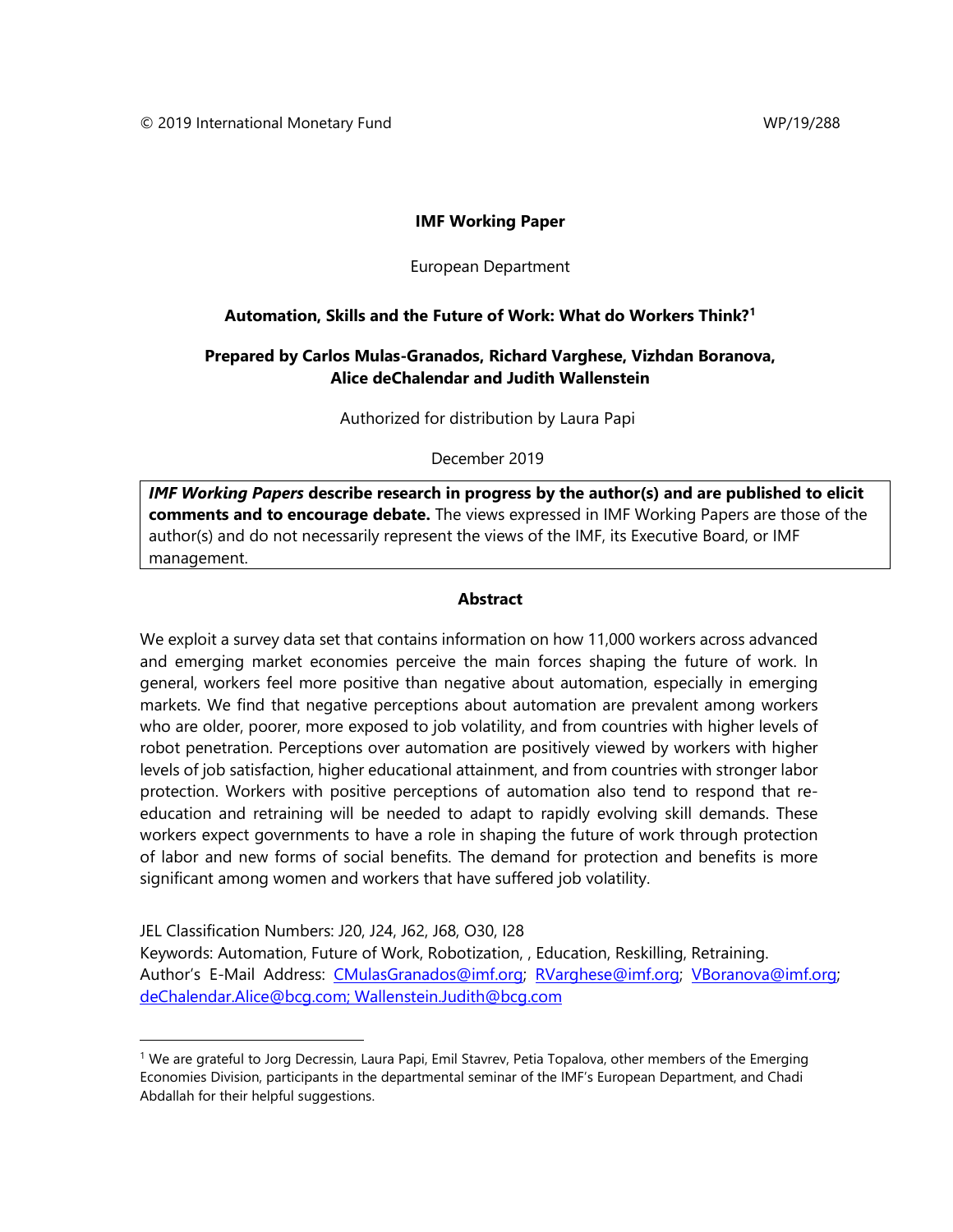# **TABLE OF CONTENTS**

| 32 |
|----|

# **FIGURES**

# **TABLES**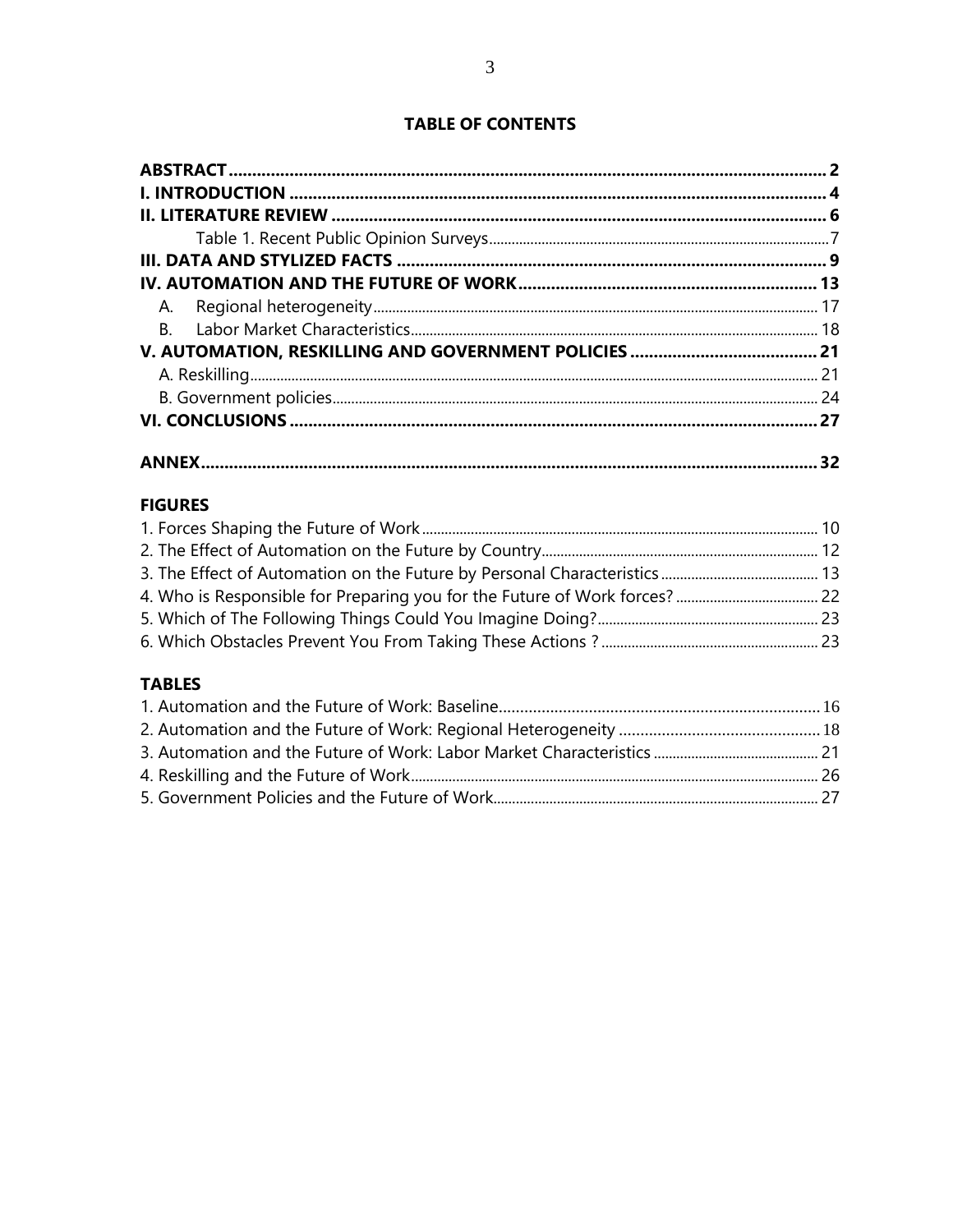#### **I. INTRODUCTION**

<span id="page-3-0"></span>The fear of automation is turning into the collective angst of our times. The concern of associated job losses has dominated the public debate, both in popular media and in policy discussions. Almost everyone following the news has been exposed to headlines such as "Robots Will Destroy Our Jobs—and We're Not Ready for It" and endless discussions on what could be the jobs of future. According to a recent review (Winick, 2018), the most commonly cited numbers in such journalistic pieces come from three sources: a 2013 Oxford study that said 47 percent of US jobs are at high risk of automation in the next few decades, an OECD study suggesting that 9 percent of jobs in the organization's 21 member countries are automatable, and a McKinsey report which affirmed that 400 to 800 million jobs worldwide could be automated by  $2030<sup>2</sup>$  $2030<sup>2</sup>$  While there is little evidence on the extent of human displacement by robots (Autor and Salomon, 2018; Acemoglu and Restrepo, 2019), such predictions have shaped public perceptions to the point that increasingly large majorities of people believe that robots will be doing much of the work done by humans within 50 years. This in turn is building concerns of how difficult it would be for ordinary people to find jobs and increasing inequality.

There are early signs that perceptions about how automation can affect our future may already be impacting people's behavior. There is evidence from the US 2016 presidential elections showing that "automation in recent years tilted the electorate into opting for radical political change" (Frey, Berger and Chen, 2018). Concerns about automation are increasingly reflected in policy proposals too. For example, Andrew Yang, a 2020 Democrat Presidential Candidate, is running on a platform that promises to implement universal basic income for every American adult funded by a new tax on the companies benefiting most from automation. Thus, understanding what factors shape public perceptions of automation may provide valuable insights into ongoing economic and political developments.

 $\overline{a}$ 

<span id="page-3-1"></span> $2$  The related references are: Frey and Osborne (2013), Arnt, Gregory and Zierahn (2016) and Manyika and others (2017).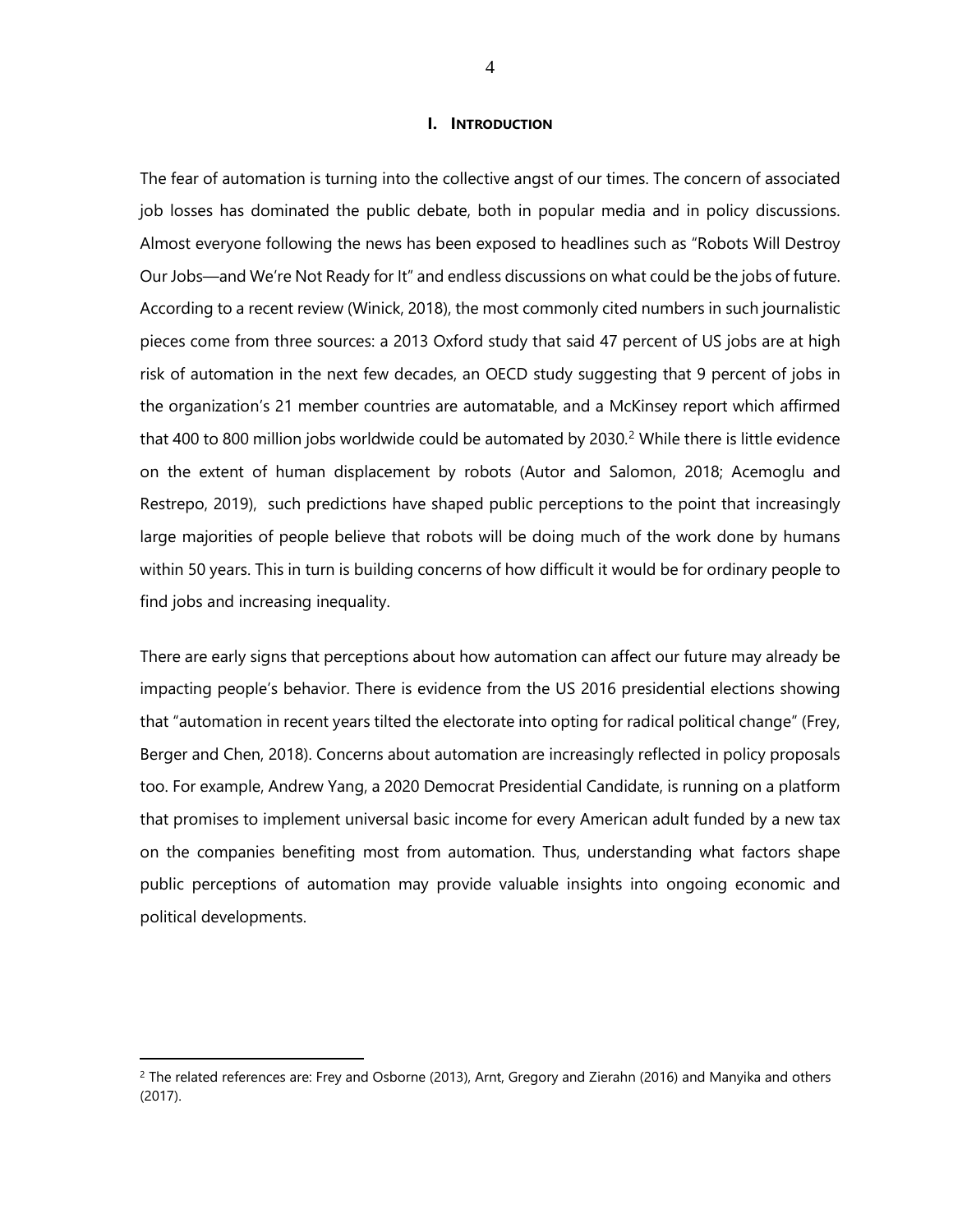In this paper, we address this issue. Specifically, we examine the factors that explain whether workers have a positive or a negative perception of how automation will shape the future of their own work. We do so by exploiting the information contained in a survey conducted by provided by Boston Consulting Group's Henderson Institute (BHI) on the Future of Work (BHI, 2018). This survey, conducted in May 2018, interviewed 11,000 workers across 11 advanced and emerging economies to understand how they perceive the forces that shape the future of work. The uniqueness of this database resides in its wide country coverage and in the number of questions that allow us to relate the workers' perceptions to their personal characteristics, employment characteristics, and policy preferences. In addition, this survey deliberately excludes highlyeducated workers, and focuses instead on understanding the perceptions of less educated and lower income workers and middle-skilled workers.

We start by examining the role of personal and employment characteristics in explaining perceptions of automation.<sup>[3](#page-4-0)</sup> In line with our expectation, we find that negative perceptions about how automation will affect the future of work are prevalent among workers who are older, poorer, and exposed to job volatility. Furthermore, workers with higher levels of job satisfaction and higher educational achievements tend to have positive perceptions. Exploiting regional heterogeneity, we find that respondents from emerging market economies are likely to have a more favorable view of automation than respondents from advanced economies. This finding is consistent with the evidence that about half of the total decline in labor shares in advanced economies can be attributed to the impact of technology (Dao et al., 2017).

Next, to better understand perceptions, we explore the role of labor market characteristics. Specifically, we examine the role of labor market's exposure to new technologies (i.e. *degree of automation*) and labor protection laws (i.e. *degree of protection*) in explaining perceptions. We find that while survey respondents from countries with higher *degree of automation* are likely to perceive automation negatively, respondents from countries with higher *degree of protection* are likely to view automation positively.

 $\overline{a}$ 

5

<span id="page-4-0"></span> $3$  We use the term automation to refer broadly to new technologies in the workplace—such as automation and artificial intelligence as posed as a question in the survey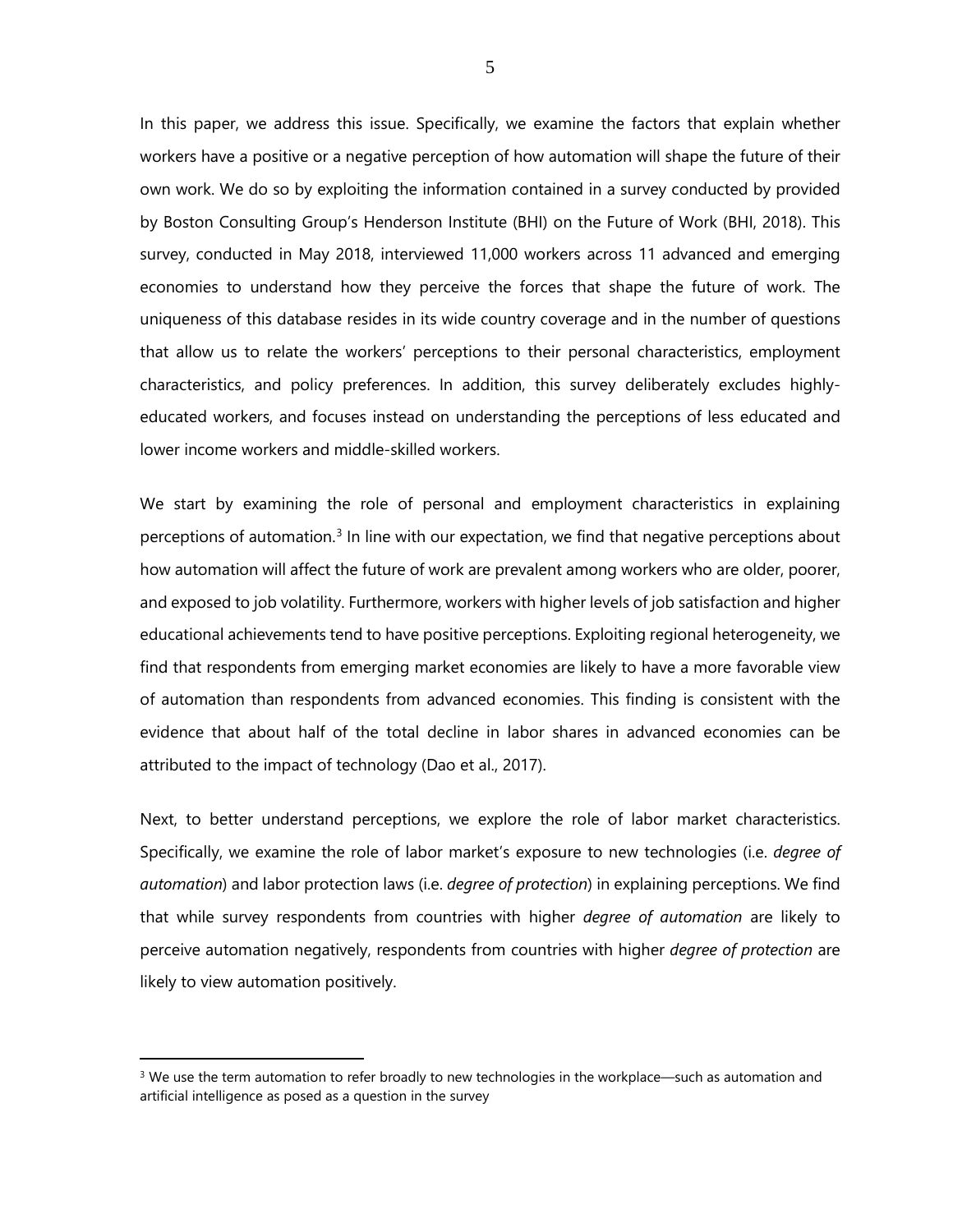Finally, we analyze how workers intend to respond to rapidly evolving skill demands stemming from automation. We find that workers that have a positive perception of how automation will impact the labor market tend to acknowledge that reeducation and retraining will be needed. These workers also expect governments to have a role in shaping the future of work through government protection and new forms of social benefits. Some of our results could have policy implications. For example, because the demand for protection and new benefits is more significant among women and workers that have suffered job volatility, policymakers could consider better-targeting these groups when designing new programmes to cushion the effects of technological change.

This paper is structured as follows. The next section reviews the survey literature on workers attitudes towards innovation, technological change, and robotization. Section III describes data and presents main stylized facts. Section IV focuses on the factors that explain the perception of workers towards automation, and it dedicates two sub-sections to understand regional heterogeneity and labor market characteristics that explain perceptions. Section V studies what workers' expectations about how to respond to in terms of reeducation, retraining, government protection and new social benefits. Section VI summarizes the main findings and concludes.

#### **II. LITERATURE REVIEW**

<span id="page-5-0"></span>Predictions on the number of jobs which will possibly be automated in the next 10 to 20 years vary considerably, and new estimates are likely to keep being released by research institutions, think tanks, and corporations. MIT Technology Review mapped the most recent studies and concluded: "we have no idea how many jobs will actually be lost to the march of technological progress" (Winick, 2018).

Despite the lack of concrete evidence for substitution of human labor by robots, public perception tends to show that citizens are generally pessimistic when it comes to the possibility of losing their jobs to machines. Public opinion surveys that have looked at attitudes towards automation, and new technologies in general, have found that a majority of people are concerned that the use of robots and artificial intelligence will cause more jobs to disappear than new jobs to be created (see

6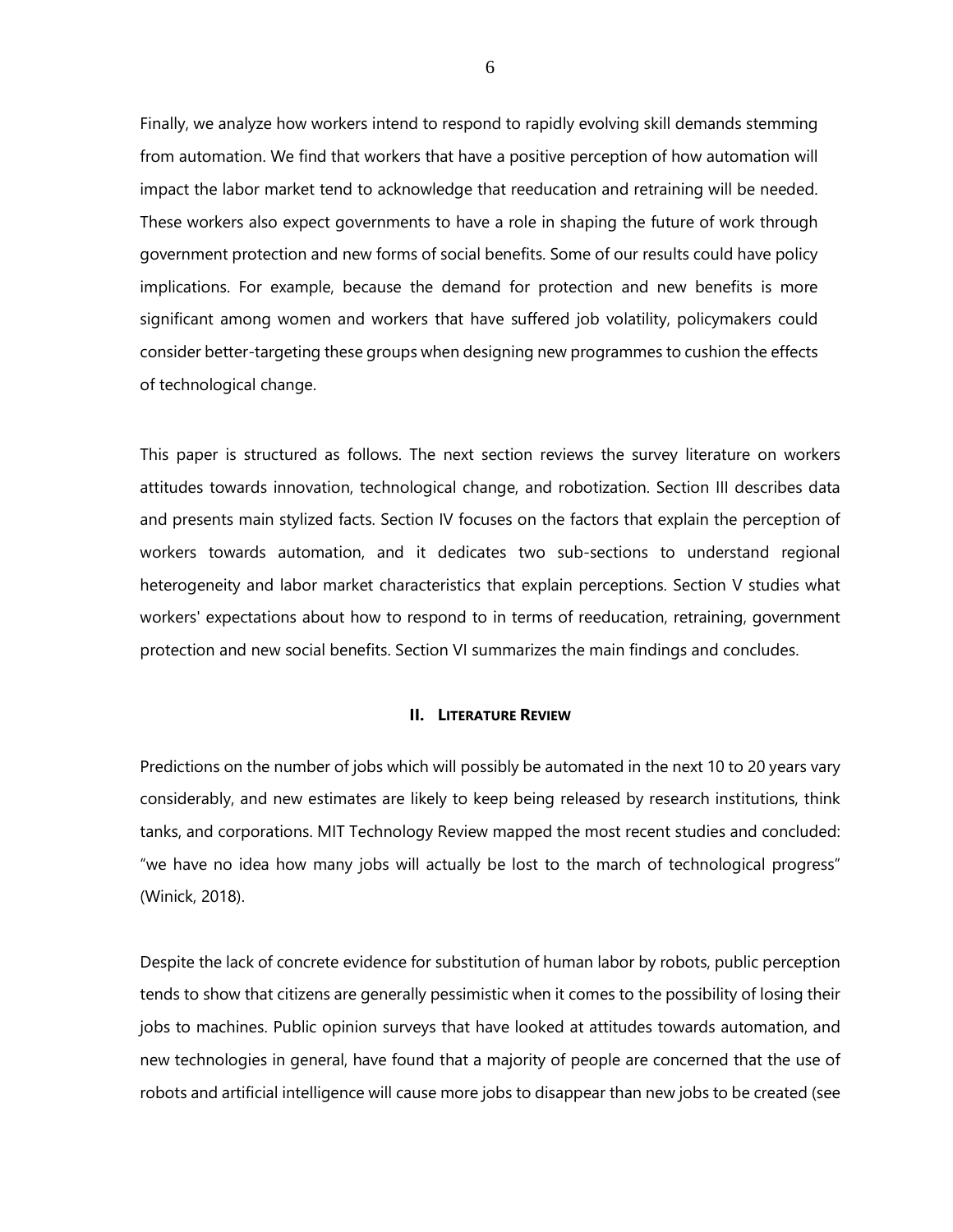Table I for a summary of these surveys). More importantly, large majorities think that ordinary people will have a hard time finding jobs as a result of automation (Eurobarometer, 2017; Pew, 2018).

How individuals view the impact of technology on their employment outcomes have typically been associated with their education levels. Early surveys of U.S. workers have shown that even before the impact of technology became a trendy research topic, perceptions of job security tended to increase with schooling (Manski and Straub, 1999).<sup>[4](#page-6-1)</sup> These results have recently been confirmed with new data. U.S. Workers with a lower education background are less optimistic about the impact of technology in general and feel more vulnerable in their jobs than workers who are college graduates (Gallup, 2017, 2018).

Cross country surveys have also shown that workers with lower education levels were more worried when thinking about the future of work than those with higher education levels, although the share of workers who were worried did not exceed one in three workers (PwC, 2017 and Fuze, 2018). In addition to education levels, restricted access to information make people more worried about the impact of automation on their jobs (Eurobarometer, 2017).

<span id="page-6-0"></span>

|                      | <b>Table 1. Recent Public Opinion Surveys</b>                             |
|----------------------|---------------------------------------------------------------------------|
| 2017 Gallup          | Gallup surveys looked specifically at how workers perceive the impact of  |
| Surveys <sup>5</sup> | technology over their personal situation:                                 |
|                      | April-May 2017, a survey of 1,100 U.S. workers found that 26<br>$\bullet$ |
|                      | percent of U.S. workers thought it was likely that their job would        |
|                      | be eliminated by new technologies, automation, artificial                 |
|                      | intelligence or robots within the next 20 years. About 13 percent         |
|                      | said this would happen within the next five years. College                |
|                      | graduates were significantly less likely than others to fear that         |

<span id="page-6-1"></span><sup>4</sup> This paper analyzed the responses of 3600 persons interviewed from 1994 through early 1998 via the nationwide Survey of Economic Expectations. It found that subjective probabilities of job loss tend to decrease with schooling and subjective probabilities of good search outcomes tend to increase with schooling; hence composite job insecurity tends to decrease with schooling. Self-employed workers see themselves as facing less job insecurity than do those who work for others.

 $\overline{a}$ 

<span id="page-6-2"></span><sup>5</sup> Newport (2017, 2018); Reinhart (2018)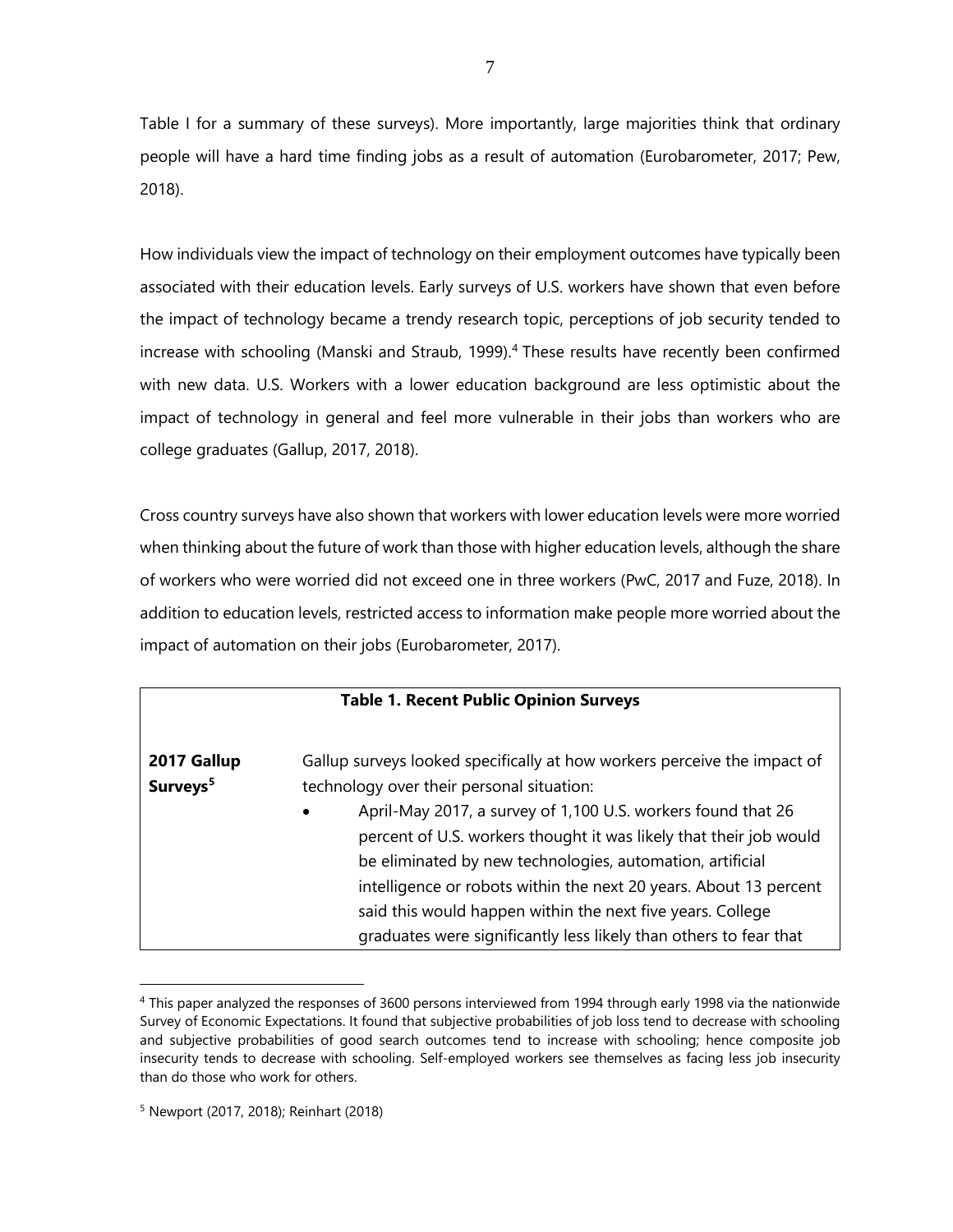their jobs would be eliminated in five years. But expectations of replacement in 20 years were very similar across all education levels.

• September-October 2017, the Northeastern University/Gallup survey of 3,300 Americans looked at attitudes toward artificial intelligence (AI) and its effect on their lives and work. 73 percent of Americans said that they expected AI to destroy more jobs than it would create. Employed Americans with less than a bachelor's degree were almost twice as likely to feel their jobs at risk than those with a four-year degree or more.

**2017 Eurobarometer Survey** In May 2017, The European Commission published a Eurobarometer survey presenting European citizens' opinions on the impact of digitization and automation on daily life. Approximately 28,000 EU citizens from different social and demographic categories were interviewed. Attitudes towards robots and artificial intelligence were generally positive but they depended greatly on the education level and the exposure to information: respondents who had heard, read or seen something about artificial intelligence in the last 12 months were more likely to have a positive view of artificial intelligence and robots. 74 percent of respondents expressed concerns that the use of robots and artificial intelligence could cause more jobs to disappear than new jobs to be created.

**2018 Pew Survey** In September 2018, the Pew Research Center published a report by Wike and Stokes (2018) with results from its annual study of public opinion (a survey covering 1,000 respondents in each of 10 countries—Greece, Japan, Canada, Argentina, Poland, Brazil, South Africa, Italy, Hungary, United States) focused on perceptions around the impact of automation and technology in general. Overall, most respondents believed that increasing automation would have negative consequences for jobs. Interestingly, in most countries, pessimism about jobs lost to technology was correlated with views about the current state of the economy. When it comes to the question of the responsibility for preparing the workforce for the future, respondents saw a clear role for the government, but many also highlighted a role for individuals.

**2017 PwC Survey** In 2017, PwC commissioned a survey of 10,000 workers, retired people, unemployed and students in China, India, Germany, the UK and the US. The analysis focused on the difference in perceptions across generations

8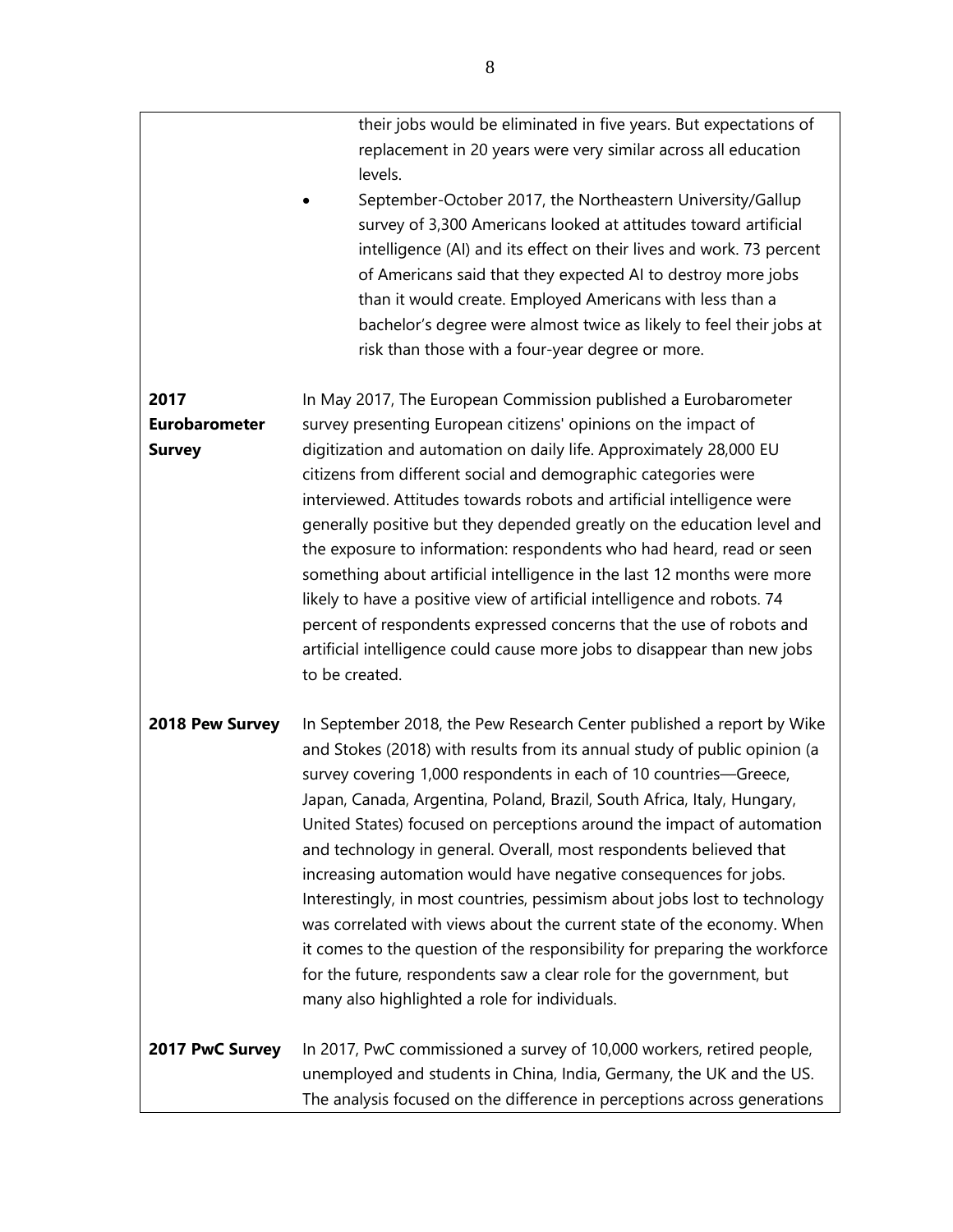(e.g. baby boomers, Gen X, Millennials, Gen Z) and across countries. PwC found that those respondents with fewer years of formal education were more worried when thinking about the future of work. 30 percent of respondents with basic education were worried about their future, while only 13 percent of university graduates, and 11 percent of postgraduates showed similar concerns.

**2018 Fuze Survey** In 2018, cloud communications and collaboration platform provider Fuze commissioned a survey of 6,600 knowledge workers in private sector organizations with more than 500 employees, across 9 countries: Australia, Canada, France, Germany, the Netherlands, Scandinavia, Spain, the UK, and the United States. They found that 66% are not worried about the impact of automation on their jobs.

The BHI (2018) survey used in this paper provides us with relevant information needed to test the role of education in explaining workers' attitudes towards automation. Specifically, it classifies the respondents into four levels of educational attainment. Moreover, for our purposes, this new database allows us to connect the workers' views on automation with their current job satisfaction, their past job volatility, and the respondents' other personal characteristics in terms of age, gender and income level. Finally, this survey provides answers to questions that had not been asked before in this context such as on the need for re-education or retraining and the role of governments in preparing workers for managing the impact of automation on the future of work.

#### **III. DATA AND STYLIZED FACTS**

<span id="page-8-0"></span>The BCG survey is based on interviews of 11,000 workers in 11 countries: the US, the UK, Germany, France, Spain, Sweden, Japan, India, Indonesia, China, and Brazil. The survey deliberately excludes highly-educated workers—those with top tier universities' bachelor's degrees, master's degrees, and higher. Instead, it focuses on understanding the perceptions of less educated and lower income workers (60-to-85 percent of respondents with household income below their respective national averages) and middle-skilled workers. Thus, providing us with insights on the views of those with education levels below a four-year college degree.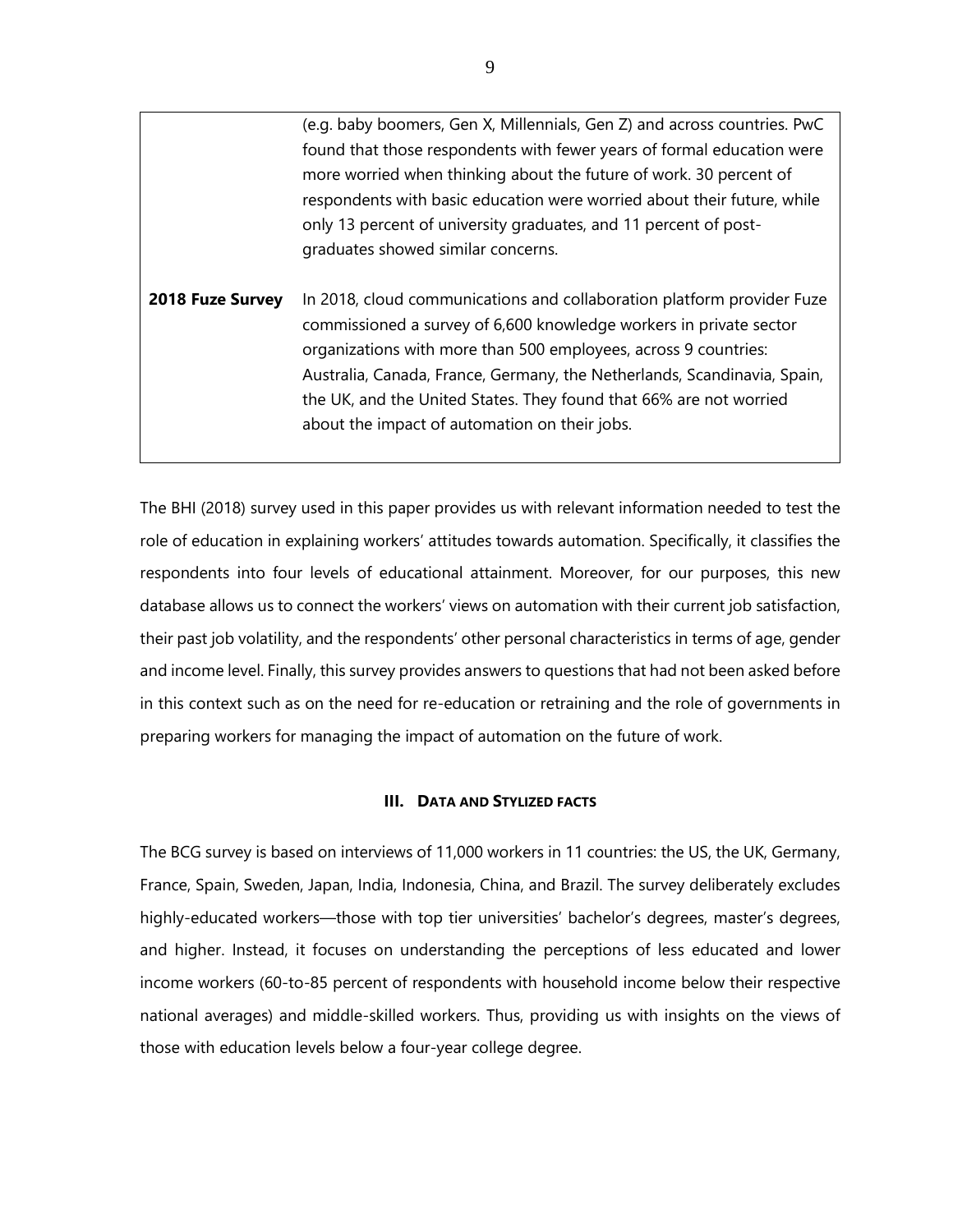#### **Figure 1. Forces Shaping the Future of Work**

#### **1. How much of an impact will the Future of Work have on your personal future?**

*Average significance of forces (0=none, 50=small, 100=large)*

<span id="page-9-0"></span>

#### **2. Will the impact of the trends be positive or negative?** *Average positive versus negative impact*



*(1=positive, -1=negative)*

Broader range of jobs moving into country Jobs moving out of country, incl. high -skilled Regulation aiming at controllong technologu usage Workforce participation of underrepresented groups More tasks given to freelancers Regulation affecting cross-border flows More tasks given to outsourcing providers More tasks given to temporary workers New technologies affecting human labor Increase in the level of formal education required Regulation implementing new forms of benefits Employees expectations for flexible work Freelancing & labor sharing as source of income Increase in the level of skills required Changes in customer needs & business models

Source: Boston Consulting Group (2018).

The workers surveyed were presented with a framework of 15 forces expected to shape the future of work and were asked which trends were likely to have a positive or negative impact on their own personal situation. Changing customer needs, more skills and education, more freelancing and flexibility were all mentioned among the top forces shaping the future workplace. New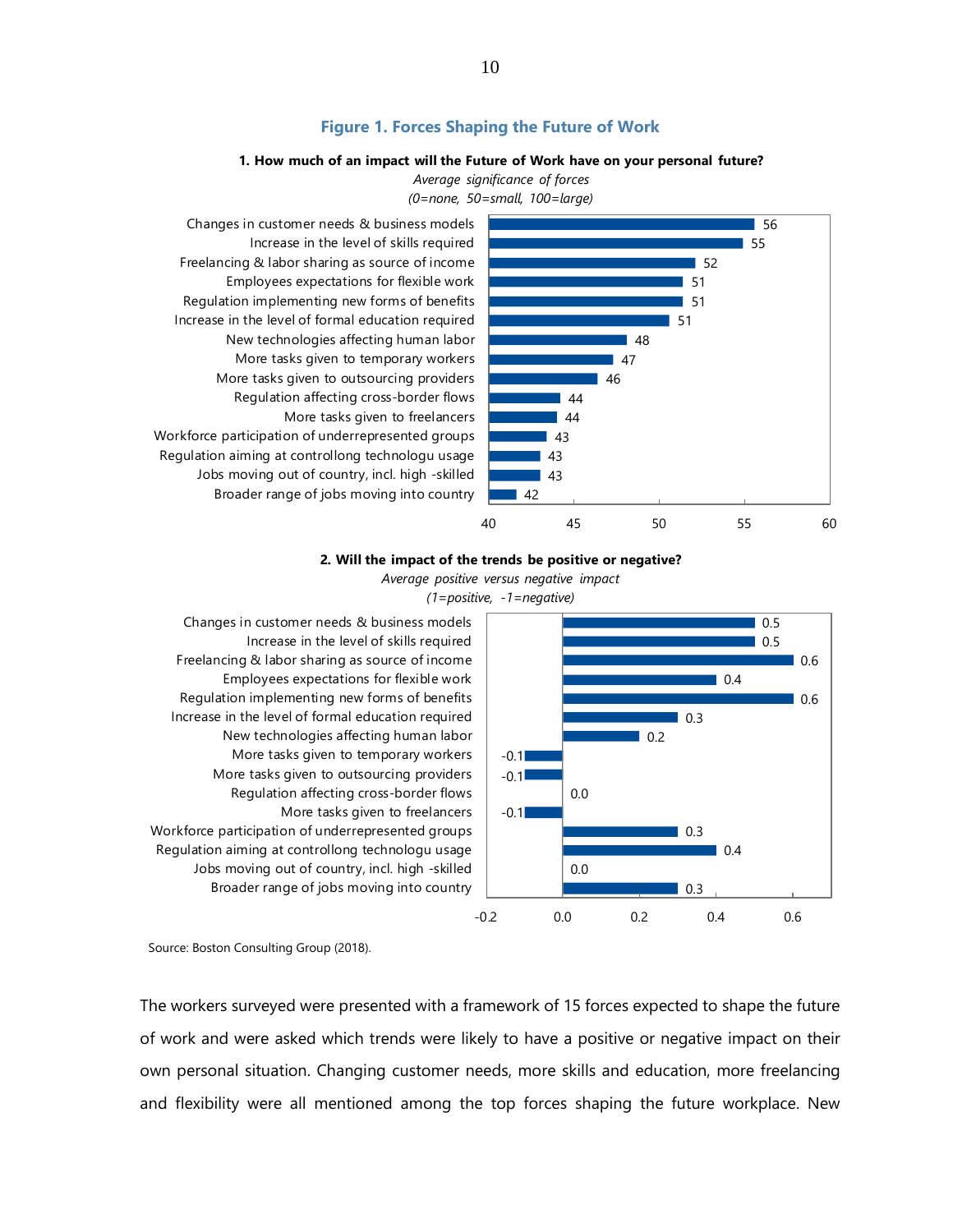technologies affecting human labor, such as automation and artificial intelligence, were ranked in the middle among the forces likely to have an impact on the respondents' personal future (Figure 1, left). Thus, workers think 'automation' is only part of the Future of Work story. On average, the expected impact of automation and artificial intelligence was deemed to be slightly positive (Figure 1, right).

For this paper, we build the main dependent variable using the responses from the two questions that ask about workers' perceptions regarding the impact of automation and artificial intelligence on the future of work. First, "How much of an impact new technology at workplace (e.g., automation, AI) will have on your own personal future?" Second, "Do you believe the impact to be positive or negative?" We combine responses to these two questions to build the variable *automation* that takes values 1, 2 and 3 corresponding to negative, neutral, and positive attitude towards new technologies.<sup>[6](#page-10-0)</sup> After cleaning our data, we end up with 7,689 respondents distributed largely evenly across our countries with lowest number of respondents in Japan (504) and highest in India (837).

On average, the workers' perceptions about the impact of technology on the future of work are positive.  $7$  41.3 percent of workers think that new technologies (automation, AI) will have a positive impact in the workplace, while only 25.5 think the effect will be negative. Country differences are important (Figure 2). For example, in India, Indonesia more than 50 percent of respondents have a positive opinion about the effect that automation will have in the workplace, whereas in Germany, or Sweden this percentage barely surpasses 30 percent.

 $\overline{a}$ 

<span id="page-10-0"></span> $6$  For section 5, we use this variable as an independent factor explaining the worker's attitudes towards reskilling and government policies. We use dummies generated as follows: *automation\_pos* takes value 1 when *automation* equals 3 (positive), and takes value 0 otherwise; *automation neg* takes value 1 when automation equals 1 (negative) and takes value 0 otherwise.

<span id="page-10-1"></span> $7$  While the questions are not exactly comparable across surveys, positive perceptions about automation and the future of work seem to be higher among respondents in BCG (2018) survey than in previous surveys mentioned in Table 1.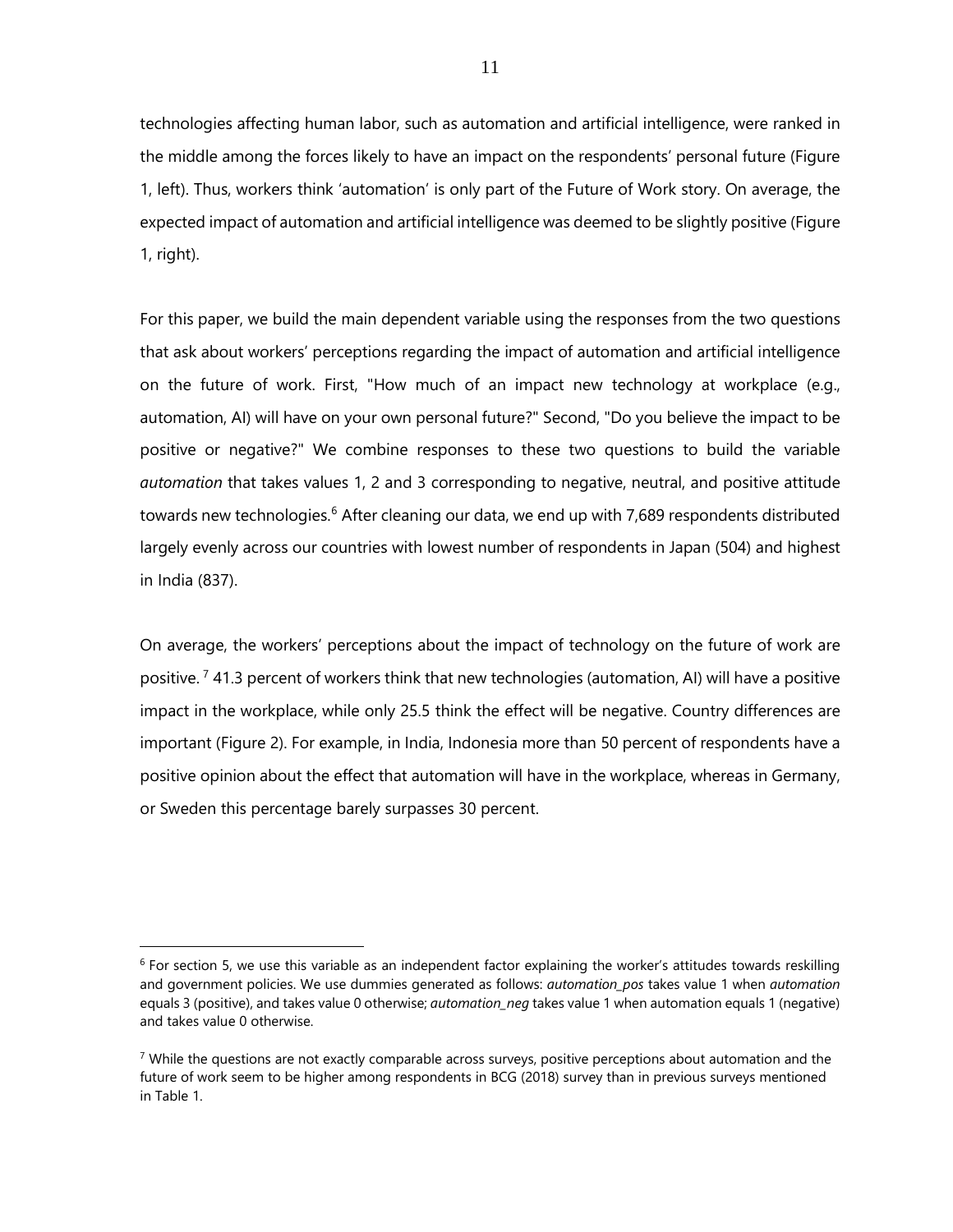<span id="page-11-0"></span>

# **Figure 2. The Effect of Automation on the Future by Country** *(Percent of respondents)*

Sources: Boston Consulting Group (2018); and IMF staff calculations.

Potentially, a wide range of factors could explain the workers' perception of the effect of automation on the future of work. To capture the most important personal characteristics, we look at key aspects such as educational attainment, age, income level and gender. Initial associations between the workers' views on automation and those personal characteristics can be summarized as follows (Figure 3):

- More educated people (especially college graduates) have a more positive view of the impact of technology on the future of work compared to respondents with lower levels of education.
- Older respondents tend to be less positive about the effect of technology on the future of work. The difference between younger workers below 29 years old and older workers above 50 years old is substantial.
- Respondents form higher income quintiles are clearly more positive about the impact of technology on the future.

Gender instead does not seem to be an issue, although the proportion of respondents that have

a negative view about automation is slightly higher among women that among men.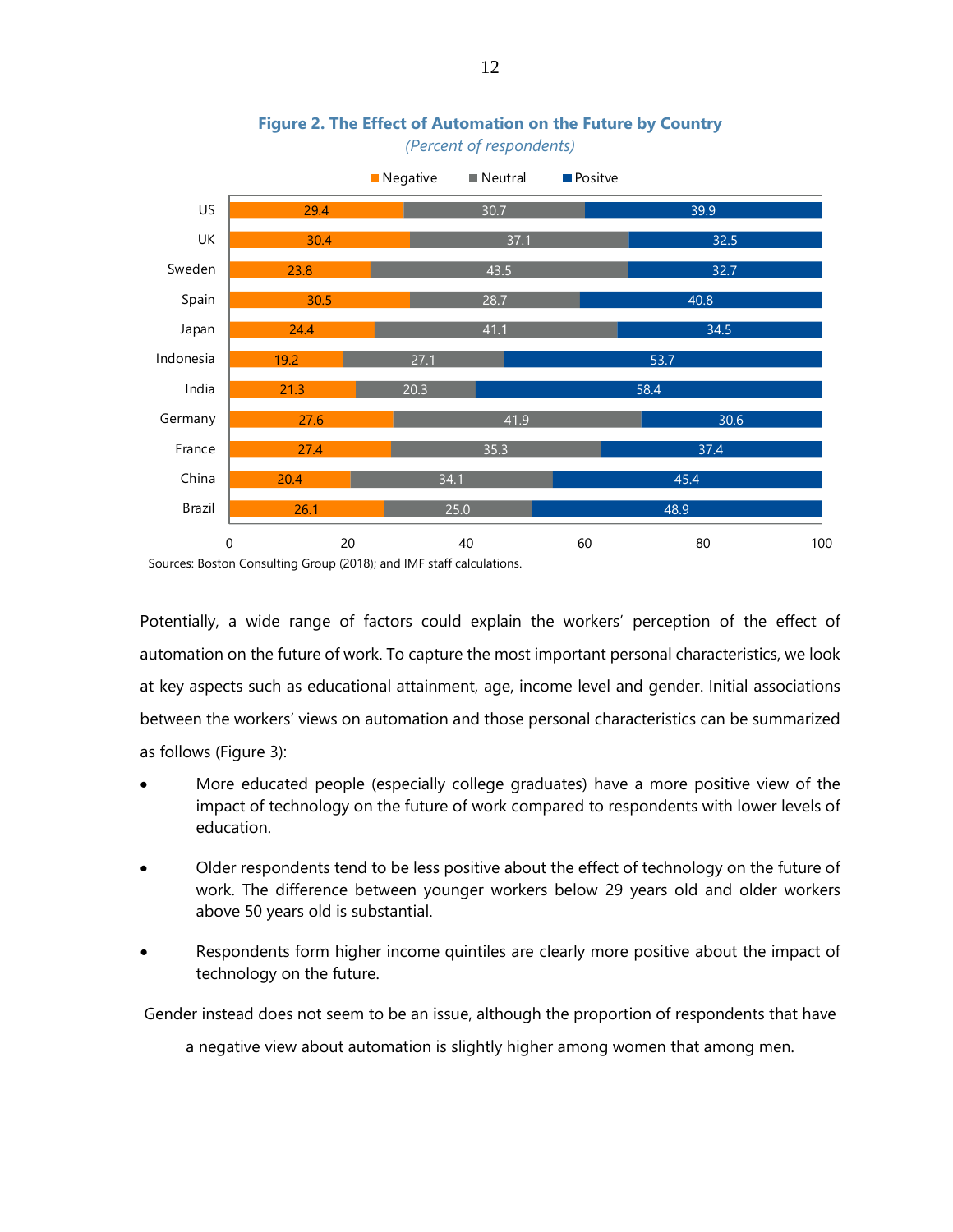<span id="page-12-1"></span>

**Figure 3. The Effect of Automation on the Future by Personal Characteristics** *(Percent of respondents)*

<span id="page-12-0"></span>Sources: Boston Consulting Group (2018); and IMF staff calculations.

#### **IV. AUTOMATION AND THE FUTURE OF WORK**

In this section, we exploit the richness of our data to assess more rigorously which factors shape survey respondents' perceptions of the effect of automation, or more broadly new technologies, on the future of work.

Specifically, we estimate the following model conditional on different combinations of country and industry fixed effects.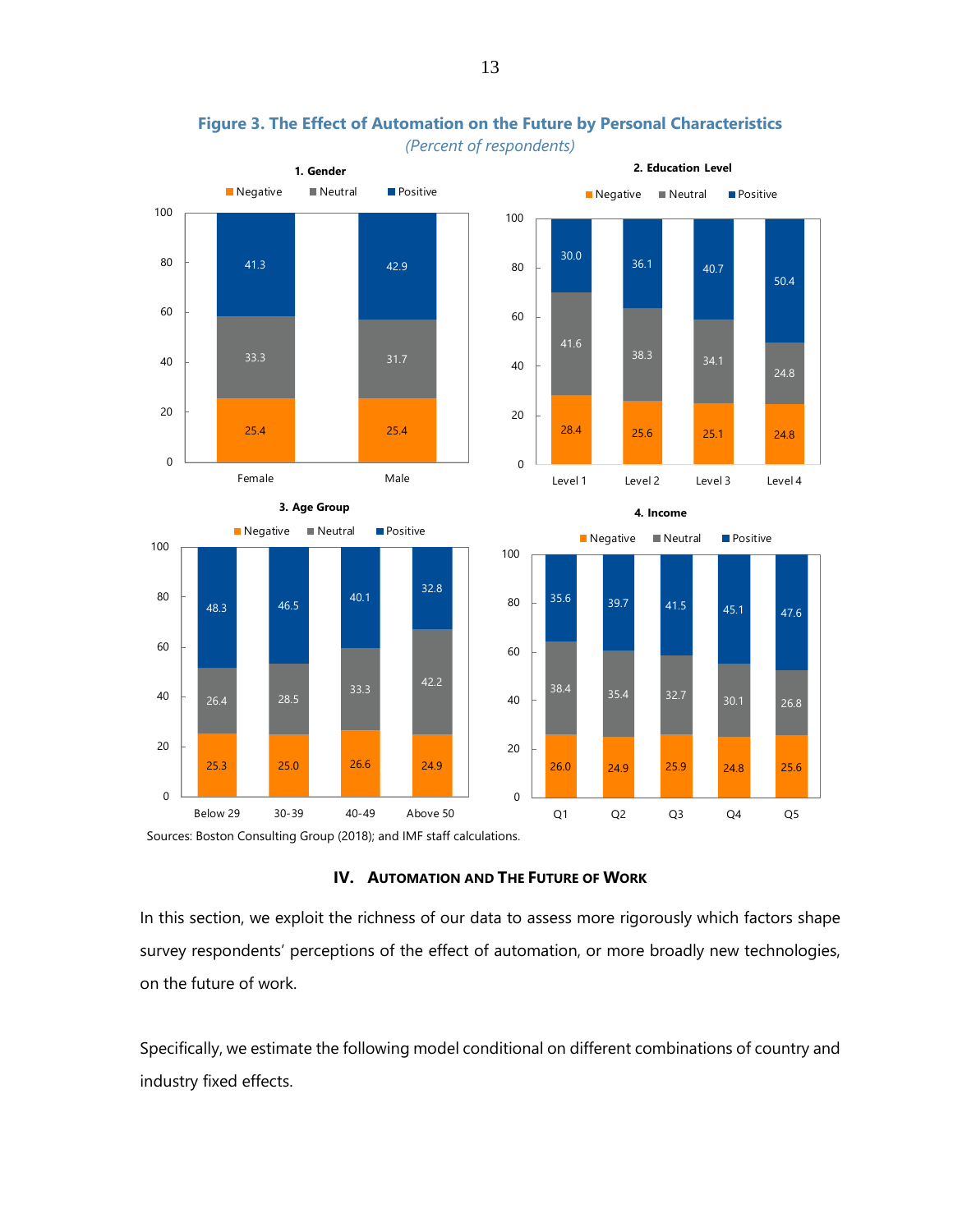$$
automation_{i,j,c} = \alpha + \beta PC_{i,j,c} + \gamma EC_{i,j,c} + \varepsilon_{i,j,c} \quad (1)
$$

where *automation<sub>ic</sub>* is a variable that captures the perception of how a survey respondent i in industry  $j$  in country  $c$  view the impact of new technologies on her own future, and takes the value negative (1), neutral (2), or positive (3).  $PC_{i,c}$  is a vector that captures respondent characteristics and includes the following variables:  $edu$  captures the level of education and takes a value between 1 to 4 with 1 corresponding to lowest level of education  $(1 =$  middles school or less;  $2 =$  trade school/vocational training;  $3 =$  high school; and  $4 =$  two/three-year college),  $age\_group$  is a variable that takes the a value between 1 to 4 with 1 corresponding to the youngest age cohort (1  $= 18-29$ ; 2 = 30-39; 3 = 40-49; and 4 = 50-75), *income* is the income from paid work after taxes that takes five categories (where 1 is the lowest income quintile by country in the sample and 5 is the highest), and  $female$  is a dummy variable that takes value 1 if the respondent is female, 0 otherwise.  $EC_{i,c}$  is a vector that captures employment characteristics and includes the following variables: *job\_happiness* is a proxy for job satisfaction that takes the value 1 (unhappy), 2 (neutral), and 3 (happy) in response to a question on "How happy are you with your current employment situation?", *job\_volatility* that captures the frequency of job changes in the last five years and takes the value 1 (not at all), 2 (once or twice) and 3 (three or more times), and *contingent* which is a dummy variable taking value 1 when respondents are self-employed, temporary workers, company owners, or unemployed workers<sup>[8](#page-13-0)</sup>, and takes value 0 otherwise.<sup>[9](#page-13-1)</sup>

Our results from ordered logit (or proportional odds) model estimations are reported in Table 1. We start by exploring the relationship between perceptions and personal characteristics (see column 1 of Table 1). Specifically, we note that respondents with higher levels of education are likely to have a more favorable perception of the impact of technology on the future of their work. To interpret these coefficients, we use odds ratios. Associated odds ratios for these set of

 $\overline{a}$ 

<span id="page-13-0"></span><sup>&</sup>lt;sup>8</sup> Contingent workers in this survey would include the following: self-employed (e.g. a tradesperson, independent professional, freelancer) or small entrepreneurs with no or less than 5 employees; temporary workers employed by staffing agencies (e.g. Randstad, Adecco) or similar companies; company owners with 5 or more employees are also considered contingent workers; and unemployed workers.

<span id="page-13-1"></span><sup>&</sup>lt;sup>9</sup> Non-continent workers in this survey would include the following: Salaried employee in a large company (50 employees or more); and salaried employee in a small company (less than 50 employees).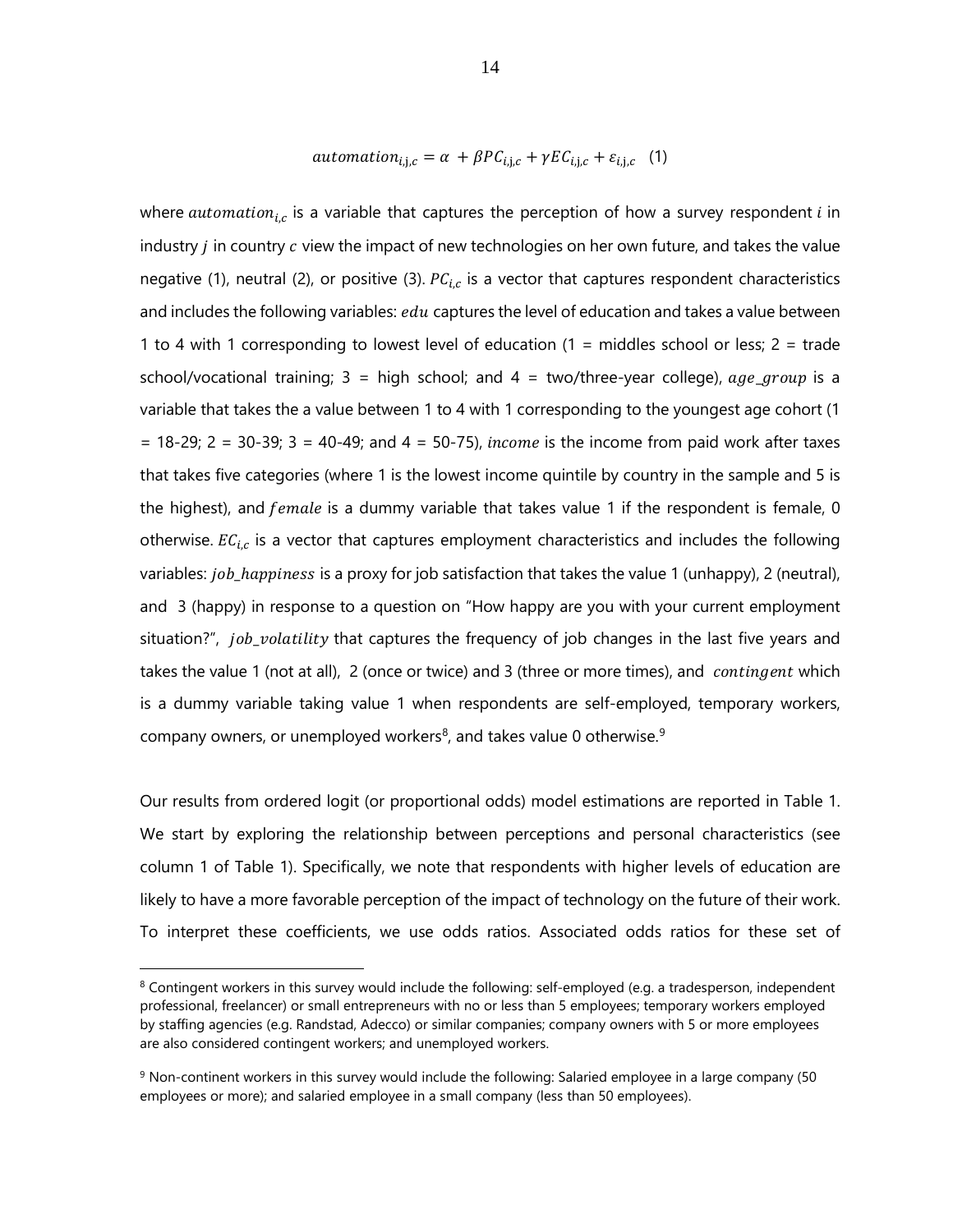regressions are reported in Table A.1 in the Annex. For example, an increase in educational outcome from high school to college leads to the odds of being more favorable about the impact of technology on the future of work to be 1.7 times larger, all else equal. In other words, for an increase from high school to college, *ceteris paribus*, we observe a 70 percent increase in the odds of being more positive about the impact of automation.

Income too is positively associated with favorable perceptions of the impact of technology on the future of work. An increase from the fourth to fifth income quintile leads to a 30 percent increase in the odds of being more positive about the impact of automation. Age, however, is negatively associated with favorable perceptions towards technology indicating that older respondents are less likely to favorably perceive the impact of automation on the future of their work. Finally, we note that the odds of female respondents being more favorable is about 8 percent lower than male respondents. All these results are in line with our expectations.

We extend our specification further by including the vector of employment characteristics. Results from our estimations are reported in column 2 of Table 1. We find that none of the above results are affected by the inclusion of additional controls. Moreover, in line with our expectations, we find that the variable *job happiness* is positively associated with a more favorable perception of the impact of new technologies on the future of work while the variable  $job\_volatility$  is negatively associated. *Contingent* workers have a statistically significant view of the impact of new technologies on the future of work.

It is still possible that unobserved heterogeneity across countries or industries might be driving our results. To control for this possibility, we estimate our baseline specification conditional on different combinations of country and industry fixed effects. Columns 3-5 report the results of estimations that include country effects, industry effects, and the combination of both. Finally, in column 6 we include country-industry pair fixed effects that controls for all country-industry specific shocks. The main results discussed above are robust to the inclusion of fixed effects and remain comparable in magnitudes. However, we note that the  $f$ emale dummy, *job volatility*, and

15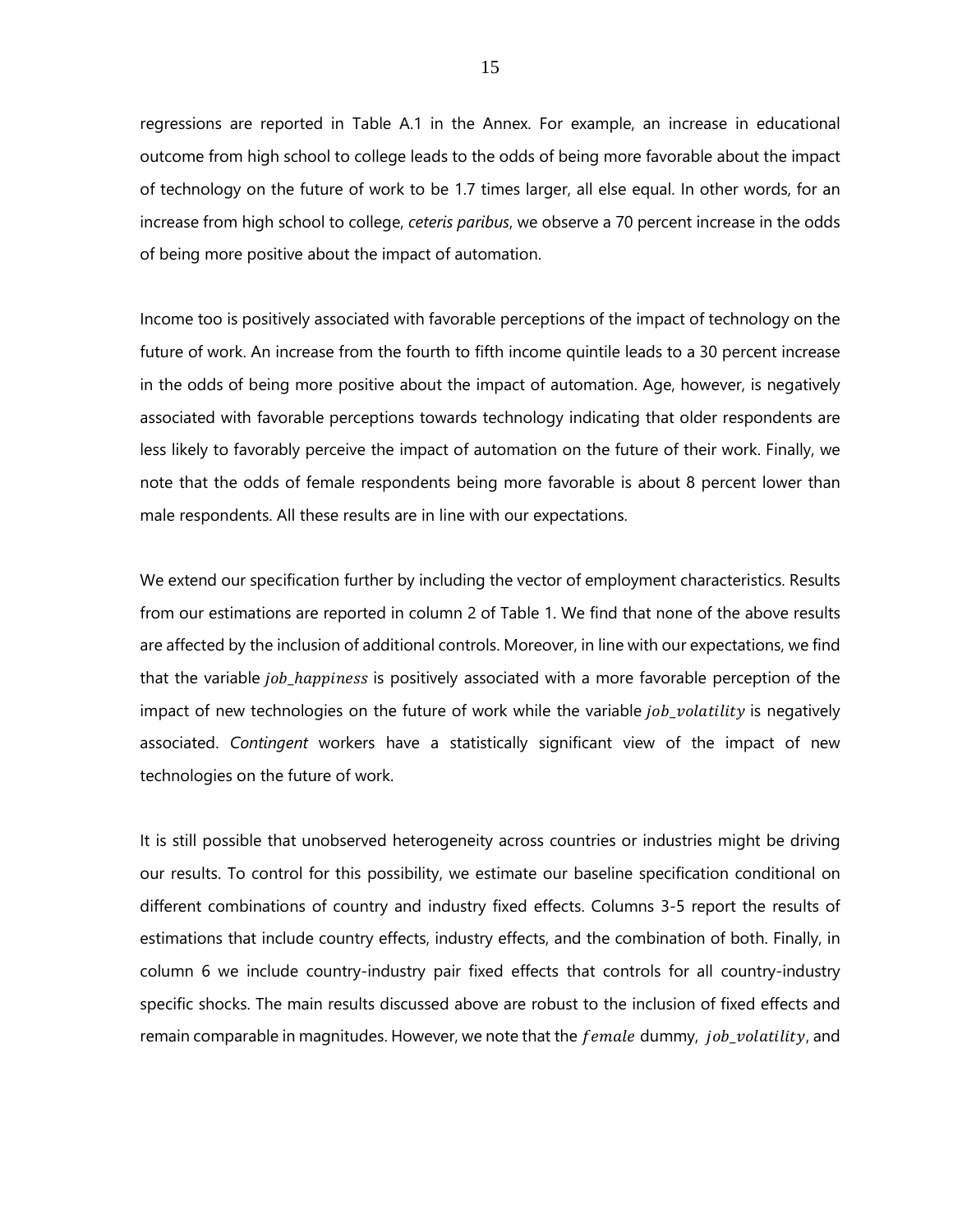<span id="page-15-0"></span>the dummy capturing *Contingent* workers lose statistical significance in some specifications.<sup>[10](#page-15-1) [11](#page-15-2)</sup>

| <b>Variables</b>         |             |             | automation automation automation automation automation automation |             |             |             |
|--------------------------|-------------|-------------|-------------------------------------------------------------------|-------------|-------------|-------------|
| 2.edu                    | $0.193**$   | $0.183**$   | $0.251***$                                                        | $0.174**$   | $0.242***$  | $0.233***$  |
|                          | (0.079)     | (0.080)     | (0.084)                                                           | (0.080)     | (0.084)     | (0.085)     |
| 3.edu                    | $0.269***$  | $0.269***$  | $0.234***$                                                        | $0.262***$  | $0.228***$  | $0.223***$  |
|                          | (0.069)     | (0.070)     | (0.074)                                                           | (0.070)     | (0.074)     | (0.076)     |
| 4.edu                    | $0.500***$  | $0.479***$  | $0.367***$                                                        | $0.460***$  | $0.351***$  | $0.350***$  |
|                          | (0.076)     | (0.076)     | (0.084)                                                           | (0.077)     | (0.085)     | (0.086)     |
| 2.age_group              | $-0.054$    | $-0.075$    | $-0.052$                                                          | $-0.074$    | $-0.051$    | $-0.049$    |
|                          | (0.063)     | (0.063)     | (0.064)                                                           | (0.063)     | (0.064)     | (0.065)     |
| 3.age_group              | $-0.242***$ | $-0.272***$ | $-0.196***$                                                       | $-0.268***$ | $-0.195***$ | $-0.188***$ |
|                          | (0.064)     | (0.065)     | (0.066)                                                           | (0.065)     | (0.067)     | (0.068)     |
| 4.age_group              | $-0.370***$ | $-0.424***$ | $-0.248***$                                                       | $-0.411***$ | $-0.244***$ | $-0.242***$ |
|                          | (0.058)     | (0.061)     | (0.065)                                                           | (0.061)     | (0.065)     | (0.066)     |
| 2.income                 | $0.112*$    | 0.094       | 0.094                                                             | 0.089       | 0.09        | 0.103       |
|                          | (0.064)     | (0.065)     | (0.065)                                                           | (0.065)     | (0.065)     | (0.066)     |
| 3.income                 | $0.131**$   | 0.105       | 0.105                                                             | 0.098       | 0.1         | 0.108       |
|                          | (0.066)     | (0.066)     | (0.066)                                                           | (0.066)     | (0.067)     | (0.068)     |
| 4.income                 | $0.247***$  | $0.214***$  | $0.218***$                                                        | $0.203***$  | $0.210***$  | $0.211***$  |
|                          | (0.067)     | (0.067)     | (0.068)                                                           | (0.068)     | (0.068)     | (0.069)     |
| 5.income                 | $0.284***$  | $0.232***$  | $0.243***$                                                        | $0.217***$  | $0.232***$  | $0.227***$  |
|                          | (0.069)     | (0.069)     | (0.070)                                                           | (0.070)     | (0.070)     | (0.072)     |
| female                   | $-0.067$    | $-0.072*$   | $-0.051$                                                          | $-0.065$    | $-0.053$    | $-0.048$    |
|                          | (0.043)     | (0.043)     | (0.043)                                                           | (0.044)     | (0.044)     | (0.045)     |
| contingent               | $0.133***$  | $0.129***$  | 0.044                                                             | $0.147***$  | 0.064       | 0.069       |
|                          | (0.045)     | (0.045)     | (0.046)                                                           | (0.046)     | (0.047)     | (0.049)     |
| 2.job_happiness          |             | $0.209***$  | $0.184***$                                                        | $0.203***$  | $0.182***$  | $0.437***$  |
|                          |             | $-0.065$    | $-0.066$                                                          | $-0.065$    | $-0.066$    | (0.057)     |
| 3.job_happiness          |             | $0.410***$  | $0.435***$                                                        | $0.408***$  | $0.433***$  | $-0.055$    |
|                          |             | (0.055)     | (0.056)                                                           | (0.055)     | (0.056)     | (0.049)     |
| 2.job_volatility         |             | $-0.079*$   | $-0.064$                                                          | $-0.073$    | $-0.058$    | $-0.157$    |
|                          |             | (0.048)     | (0.048)                                                           | (0.048)     | (0.048)     | (0.097)     |
| 3.job_volatility         |             | $-0.211**$  | $-0.180*$                                                         | $-0.198**$  | $-0.167*$   | $-0.190*$   |
|                          |             | (0.094)     | (0.094)                                                           | (0.094)     | (0.095)     | (0.109)     |
| Observations             | 7,689       | 7,689       | 7,689                                                             | 7,689       | 7,689       | 7689        |
| <b>Country Dummies</b>   | No          | No          | Yes                                                               | No          | Yes         | No          |
| <b>Industry Dummies</b>  | No          | No          | No                                                                | Yes         | Yes         | No          |
| Country-Industry Dummies | No          | No          | No                                                                | No          | No          | Yes         |
| Sample                   | All         | All         | All                                                               | All         | All         | All         |
| Estimation               | Ologit      | Ologit      | Ologit                                                            | Ologit      | Ologit      | Ologit      |

**Table 1 – Automation and the Future of Work: Baseline**

Standard errors in parentheses

\*\*\*p<0.01, \*\*p<0.05, \*p<0.1

 $\overline{a}$ 

<span id="page-15-2"></span> $11$  Similar results are obtained when we run the regressions including a dummy variable to identify workers of the gig economy. Only 4 percent of workers declare gig or platform economy as a primary source of income, and 13 percent report it as a secondary source of income. Gig-economy workers are younger (60 percent are between 18 and 35 years old) and more educated (43 percent are college educated) than the sample average. Again, in this case the effect of Indian and Indonesian respondents (a large majority of which are young, educated and welcoming technological change) is significant.

<span id="page-15-1"></span> $10$  This result is probably driven by the fact that there are more contingent workers in emerging economies (particularly in India and Indonesia), and they overall exhibit a positive view towards the impact of new technologies on the future of work. As a result, the country fixed effects absorb the statistical significance of the dummy variable. We therefore drop this variable in subsequent regressions.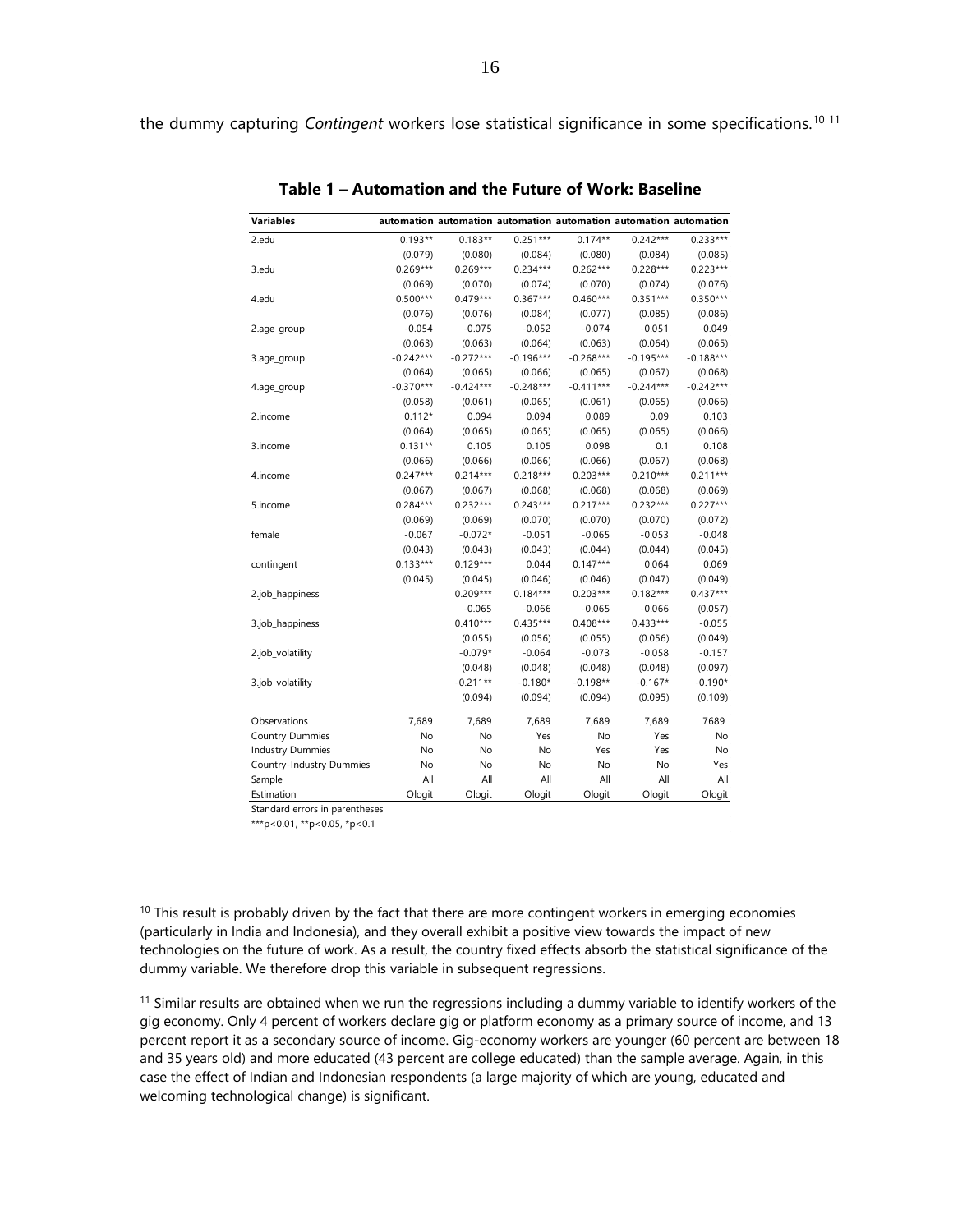This table reports a set of regression where the dependent variable is automation - a variable that captures the perception of how survey respondents view the impact of new technologies on their own future, and takes the value negative (1), neutral (2), or positive (3).

#### <span id="page-16-0"></span>**A. Regional heterogeneity**

 $\overline{a}$ 

In this subsection, we explore the regional heterogeneity of our data by undertaking sub-sample regressions. We estimate our original model conditional on country-industry pair fixed effects, the most stringent specification, separating the respondents from advanced, European, <sup>[12](#page-16-1)</sup> and emerging economies. The results are reported in Table 2.

Three observations stand out. First, we note that only older respondents from advanced and European economies, but not emerging market economies, are likely to have a negative perception of the impact of technology on the future of their work. The coefficients on  $age\_group$  for emerging market economies although negative are not statistically significant. Second, the positive impact of income levels is now restricted to advanced and European countries. The coefficients for emerging economies are not statistically significant. Finally, we note that female respondents from advanced and European economies have a statistically significant negative perception of the effects of automation on the future of their work.

Taken together, these sets of results indicate that the impact of new technologies on the future of work is perceived in a more negative light by older and female respondents in advanced economies. More broadly, respondents from emerging market economies are likely to have a favorable view. This observation is in line with the evidence from literature that suggests technology have contributed to greater substitution of capital for labor in advanced economies than in emerging market economies (Dao et al., 2017).

<span id="page-16-1"></span><sup>&</sup>lt;sup>12</sup> Our country groupings in this section are the following: Europe (Germany, France, Spain, Sweden); Advanced (Germany, France, Spain, Sweden, the US, the UK, and Japan); and Emerging (India, Indonesia, China, and Brazil).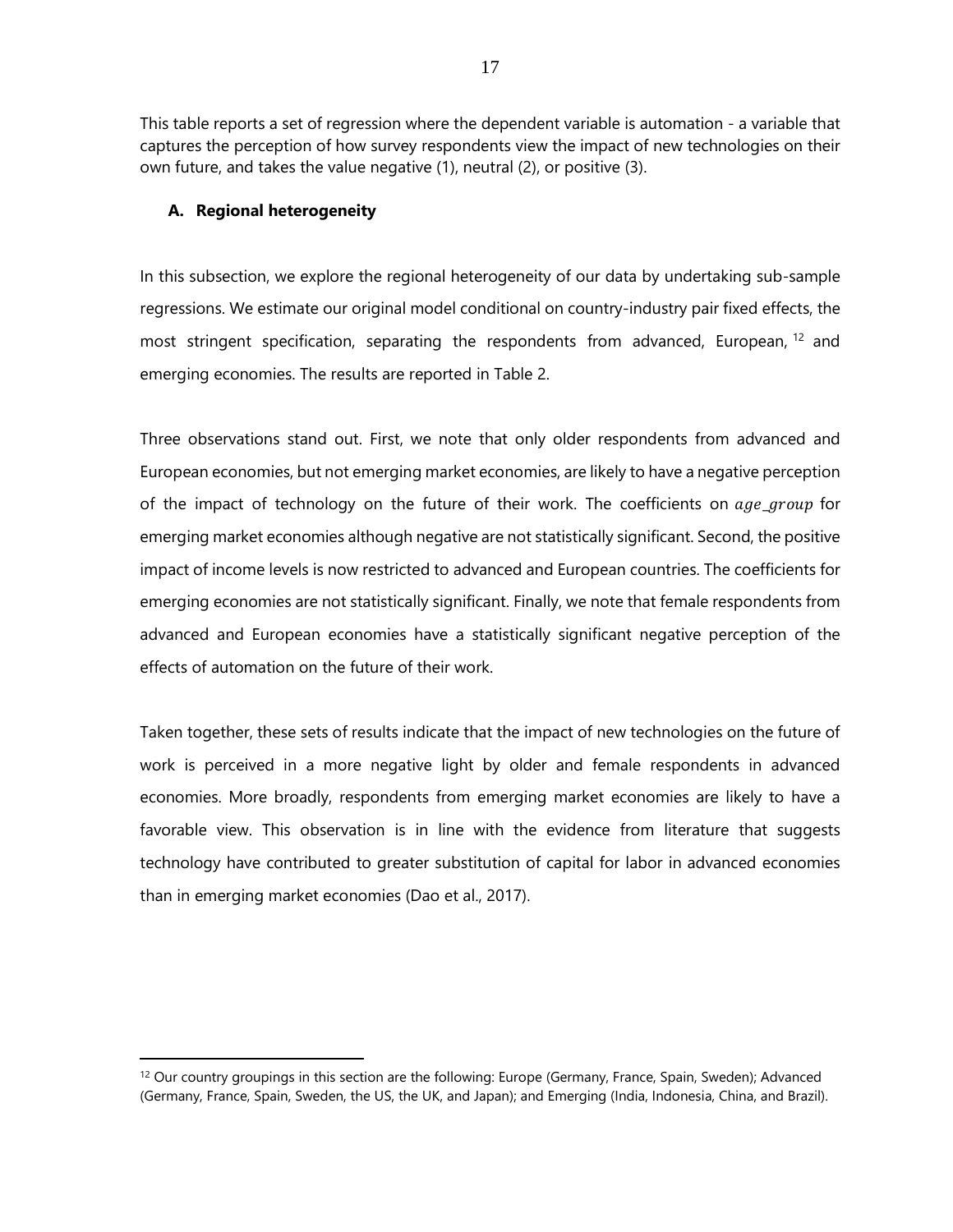| <b>Variables</b>         | automation  | automation  | automation  |
|--------------------------|-------------|-------------|-------------|
| 2.edu                    | $0.223**$   | $0.227**$   | $0.222***$  |
|                          | (0.101)     | (0.104)     | (0.172)     |
| 3.edu                    | 0.150       | 0.145       | $0.346***$  |
|                          | (0.096)     | (0.103)     | (0.130)     |
| 4.edu                    | $0.316***$  | $0.259***$  | $0.453***$  |
|                          | (0.097)     | (0.118)     | (0.085)     |
| 2.age_group              | $-0.065$    | $-0.034$    | $-0.033$    |
|                          | (0.097)     | (0.118)     | (0.085)     |
| 3.age_group              | $-0.243***$ | $-0.164$    | $-0.107$    |
|                          | (0.094)     | (0.115)     | (0.101)     |
| 4.age_group              | $-0.310***$ | $-0.264***$ | $-0.051***$ |
|                          | (0.086)     | (0.105)     | (0.128)     |
| 2.income                 | $0.153*$    | 0.098       | 0.031       |
|                          | (0.084)     | (0.097)     | (0.106)     |
| 3.income                 | $0.199**$   | $0.202**$   | $-0.028$    |
|                          | (0.087)     | (0.103)     | (0.109)     |
| 4.income                 | $0.314***$  | $0.236***$  | 0.032       |
|                          | (0.089)     | (0.104)     | (0.110)     |
| 5.income                 | $0.284***$  | $0.309***$  | 0.115       |
|                          | (0.092)     | (0.107)     | (0.116)     |
| female                   | $-0.136**$  | $-0.180**$  | $-0.083$    |
|                          | (0.059)     | (0.070)     | (0.073)     |
| 2.job_happiness          | 0.139       | 0.098       | $0.242***$  |
|                          | (0.087)     | (0.107)     | (0.105)     |
| 3.job_happiness          | $0.411***$  | $0.367***$  | $0.482***$  |
|                          | (0.072)     | (0.086)     | (0.092)     |
| 2.job_volatility         | $-0.039$    | $-0.114$    | $-0.075$    |
|                          | (0.065)     | (0.076)     | (0.076)     |
| 3.job_volatility         | $-0.169$    | $-0.137$    | $-0.116$    |
|                          | (0.124)     | (0.154)     | (0.157)     |
| Observations             | 4,607       | 3,317       | 3,082       |
| Country-Industry Dummies | Yes         | Yes         | Yes         |
| Sample                   | Advanced    | Europe      | Emerging    |
| Estimation               | Ologit      | Ologit      | Ologit      |

<span id="page-17-1"></span>**Table 2 – Automation and the Future of Work: Regional Heterogeneity**

\*\*\*p<0.01, \*\*p<0.05, \*p<0.1

This table reports a set of regression where the dependent variable is automation - a variable that captures the perception of how survey respondents view the impact of new technologies on their own future, and takes the value negative (1), neutral (2), or positive (3). Columns 1, 2, and 3 correspond to sub-sample regressions for advanced, European, and emerging economies respectively.

# <span id="page-17-0"></span>**B. Labor Market Characteristics**

Some individual country characteristics such as labor market characteristics might help us better understand what drives regional heterogeneity and the determinants of workers' perceptions. We explore this idea in this section by focusing our attention on two labor market characteristics at the country level. Specifically, we explore the role of labor market's exposure to new technologies (i.e. *degree of automation*) and labor protection laws (i.e. *degree of protection*) in explaining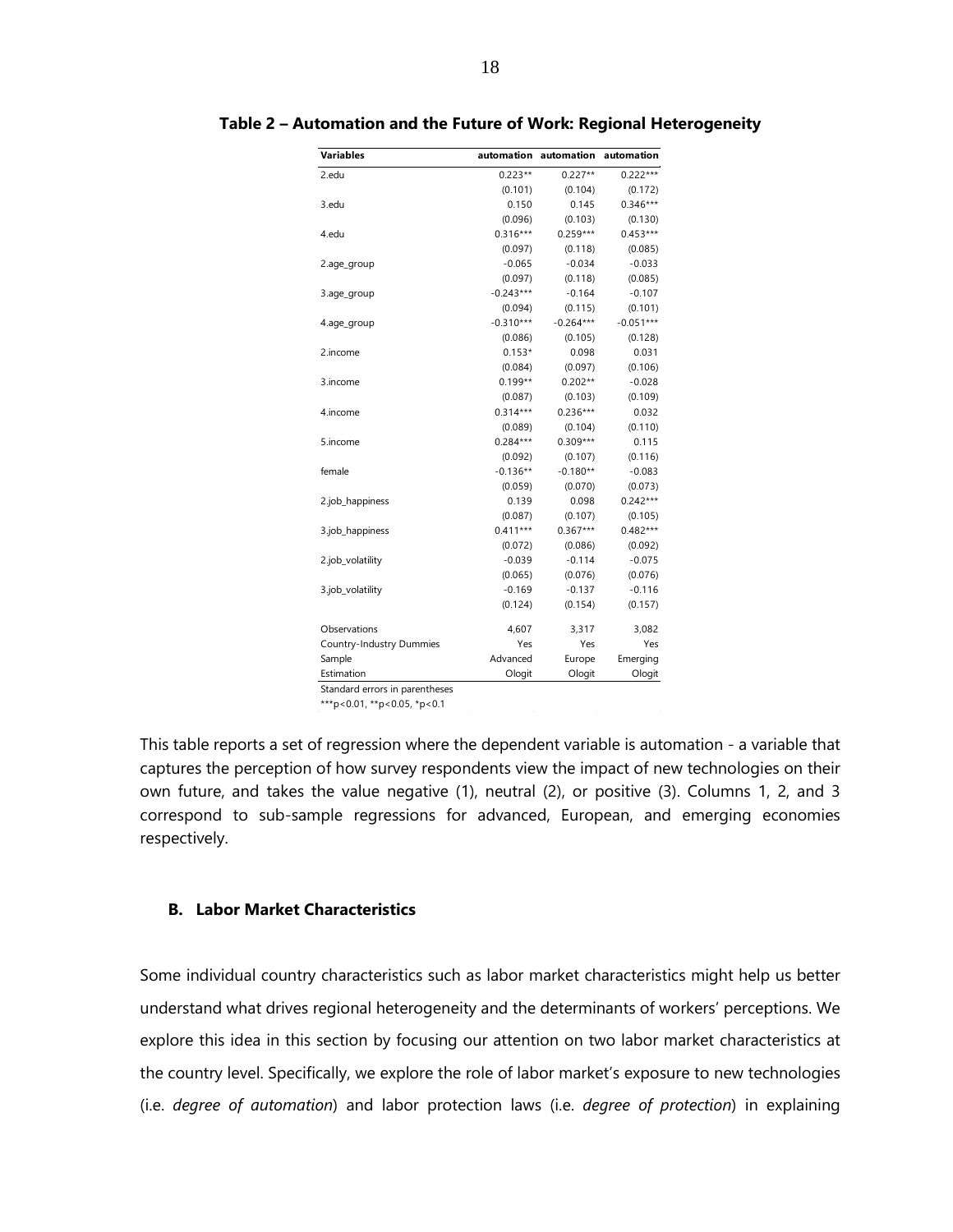perceptions of how technology would affect the future of work. To this end, we augment our regressions specified in equation 1 with the inclusion of country level characteristics to equation (2) below.

$$
y_{i,j,c} = \alpha + \beta P C_{i,j,c} + \gamma E C_{i,j,c} + \delta C C_c + \varepsilon_{i,j,c}
$$
 (2)

where  $\mathcal{C}\mathcal{C}_c$  is a vector that includes:  $rob_c$  which is the number of robots per thousand workers based on the data from International Federation of Robotics, a proxy for degree of automation in labor markets, and  $tri_c$  which is an index from Centre for Business Research at Cambridge University that captures the difficulty for firms to terminate labor contracts, a measure of degree of protection in labor markets. This labor regulation index takes a value between '0' and '1' where '0' stands for no protection or the lowest protection offered to workers, and '1' stands for the maximum or highest protection offered.<sup>[13](#page-18-0)[14](#page-18-1)</sup>

Our results from ordered logit estimations of equation (2), conditional on industry fixed effects, are reported in Table 3.<sup>[15](#page-18-2)</sup> At the outset we would like to note that none of our results relating to personal and employment characteristics discussed in the two previous sections are affected by including labor market characteristics variables. Education, age, and income have expected signs and remain strategically significant.

 $\overline{a}$ 

<span id="page-18-0"></span><sup>&</sup>lt;sup>13</sup> The CBR Labour Regulation Index Dataset ('CBR-LRI') provides data on labor laws in 117 countries. For our purposes, we focus on the area of labor law coded in the dataset relating to dismissal. We use a simple average of 9 variables under section C (from 16 to 24) on the Regulation of dismissal which includes Legally mandated notice period, Legally mandated redundancy compensation, Minimum qualifying period of service for normal case of unjust dismissal, Law imposes procedural constraints on dismissal, Law imposes substantive constraints on dismissal, Reinstatement normal remedy for unfair dismissal, Notification of dismissal, Redundancy selection, and Priority in re-employment. Please see Adams, Z., Bishop, L. and Deacon, S. (2016) CBR Labour Regulation Index (Dataset of 117 Countries) (Cambridge: Centre for Business Research) for further details.

<span id="page-18-1"></span><sup>&</sup>lt;sup>14</sup> We also run regressions whereby labor market characteristics are defined by levels of unemployment and spending in active labor market policies (ALMPs). None of these variables are significant determinants of the views that survey respondents have about the future of work. For brevity, these additional tests are not reported, but are available from authors upon request.

<span id="page-18-2"></span><sup>&</sup>lt;sup>15</sup> We cannot include country or country-industry pair fixed effects in this specification since our key explanatory variables of interest, proxy for exposure to new technology and labor protection, is at the country level.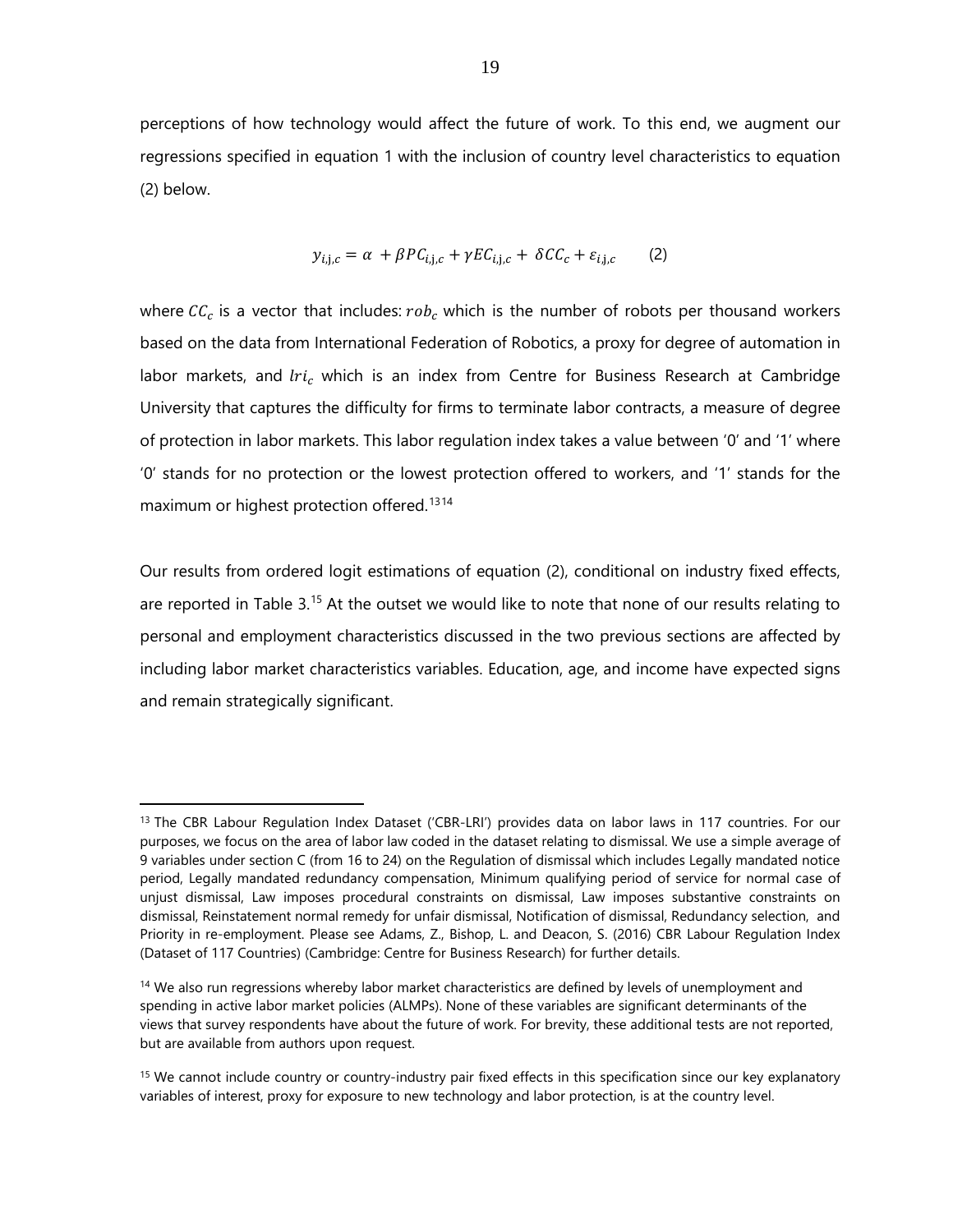Furthermore, for our purposes we note that the labor market characteristics are statistically significant determinants of perceptions. In column 1 of Table 3 we include the latest figures for the number of robots per thousand workers in our estimation ( $rob<sub>c</sub>$ ). We find that the point estimate is negative and statistically significant. This indicates that respondents from countries with higher levels of robot penetration, on average, are less likely to have a favorable view of the impact of automation on the future of work. We notice an 8 percent decline in the odds of being more favorable about the impact of technology on the future of work for a one-unit increase in the number of robots per thousand workers. The coefficient on the latest value for labor regulation index ( $\text{tr}i_c$ ), reported in column 2, is positive and statistically significant suggesting that respondents from countries with higher levels of labor protection on average are likely to have a favorable view of how technology affects the future of work. A one unit increase in the *labor regulation index* increases the odds of being positive about the impact of automation by nearly 60 percent. Finally, in column 3 we jointly estimate the impact of the two country characteristics. Both of these results hold and are comparable in magnitudes.

We also undertake a robustness check by replacing the latest values of our labor market characteristics with the average for last few years available. For robot penetration and labor market regulation, we use the averages for the period 2000-2016 and 2009-2013 respectively. Results of these regressions are reported in Table A.2 in Appendix I. Our results are robust to using the averages instead of the latest available figures. However, we note that in the joint estimation, the number of robots per thousand workers loses statistical significance.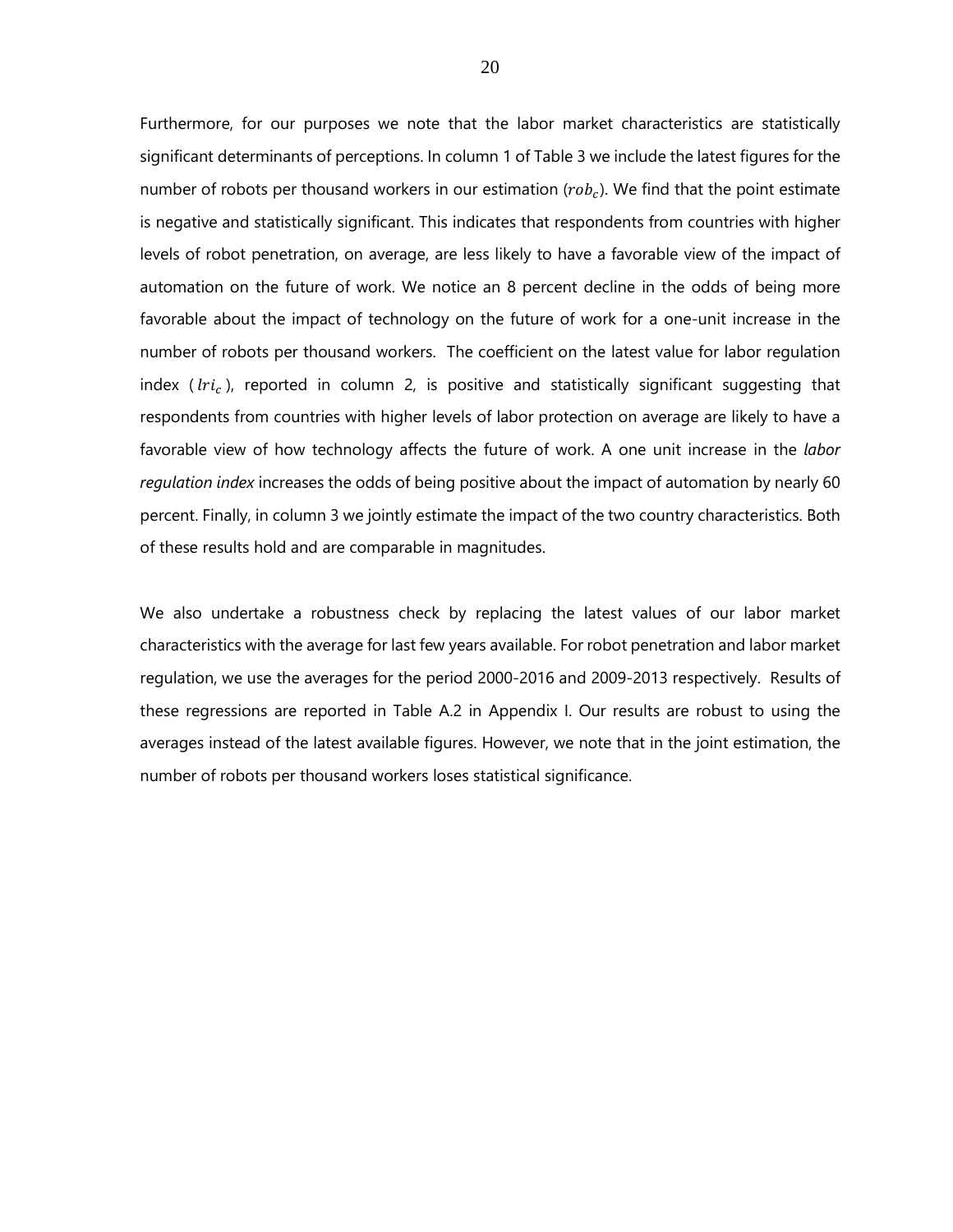| automation automation automation |             |
|----------------------------------|-------------|
| $0.213***$<br>$0.167**$          | $0.206**$   |
| (0.081)<br>(0.080)               | (0.081)     |
| $0.324***$<br>$0.254***$         | $0.303***$  |
| (0.070)<br>(0.071)               | (0.072)     |
| $0.415***$<br>$0.500***$         | $0.451***$  |
| (0.077)<br>(0.077)               | (0.078)     |
| $-0.064$<br>$-0.080$             | $-0.070$    |
| (0.063)<br>(0.063)               | (0.063)     |
| $-0.243***$<br>$-0.268***$       | $-0.246***$ |
| (0.066)<br>(0.065)               | (0.067)     |
| $-0.353***$<br>$-0.380***$       | $-0.336***$ |
| (0.063)<br>(0.062)               | (0.063)     |
| 0.085<br>0.088                   | 0.090       |
| (0.065)<br>(0.065)               | (0.065)     |
| 0.093<br>0.096                   | 0.099       |
| (0.066)<br>(0.066)               | (0.067)     |
| $0.195***$<br>$0.199***$         | $0.201***$  |
| (0.067)<br>(0.068)               | (0.068)     |
| $0.219***$<br>$0.210***$         | $0.222***$  |
| (0.070)<br>(0.070)               | (0.070)     |
| $-0.060$<br>$-0.071$             | $-0.061$    |
| (0.044)<br>(0.044)               | (0.044)     |
| $0.185***$<br>$0.173***$         | $0.162**$   |
| (0.065)<br>(0.065)               | (0.065)     |
| $0.392***$<br>$0.390***$         | $0.377***$  |
| (0.055)<br>(0.055)               | (0.055)     |
| $-0.075$<br>$-0.072$             | $-0.073$    |
| (0.048)<br>(0.048)               | (0.048)     |
| $-0.185**$<br>$-0.193**$         | $-0.188**$  |
| (0.094)<br>(0.094)               | (0.094)     |
| $-0.076***$                      | $-0.065***$ |
| (0.014)                          | (0.015)     |
| $-0.474***$                      | $-0.386***$ |
| (0.105)                          | (0.108)     |
| 7,689<br>7,689                   | 7,689       |
| Yes<br>Yes                       | Yes         |
| All<br>All                       | All         |
|                                  | Ologit      |
| Ologit                           | Ologit      |

#### <span id="page-20-2"></span>**Table 3 – Automation and the Future of Work: Labor Market Characteristics**

Standard errors in parentheses

\*\*\*p<0.01, \*\*p<0.05, \*p<0.1

This table reports a set of regression where the dependent variable is automation - a variable that captures the perception of how survey respondents view the impact of new technologies on their own future, and takes the value negative (1), neutral (2), or positive (3). In addition to the original specification, columns 1 and 2 include labor market characteristics (latest values) that proxy *degree of automation* and *degree of protection* in an economy individually. Column 3 jointly estimates them.

#### **V. AUTOMATION, RESKILLING AND GOVERNMENT POLICIES**

<span id="page-20-0"></span>In this final section of the paper we explore workers' perception about reskilling and government policies.

#### **A. Reskilling**

<span id="page-20-1"></span>When workers are asked how much of an impact the future of work forces would have on their own personal future, nearly 55 percent of respondents expect new technologies to continuously raise skills requirements. Also, workers consider themselves as first responsible to prepare to the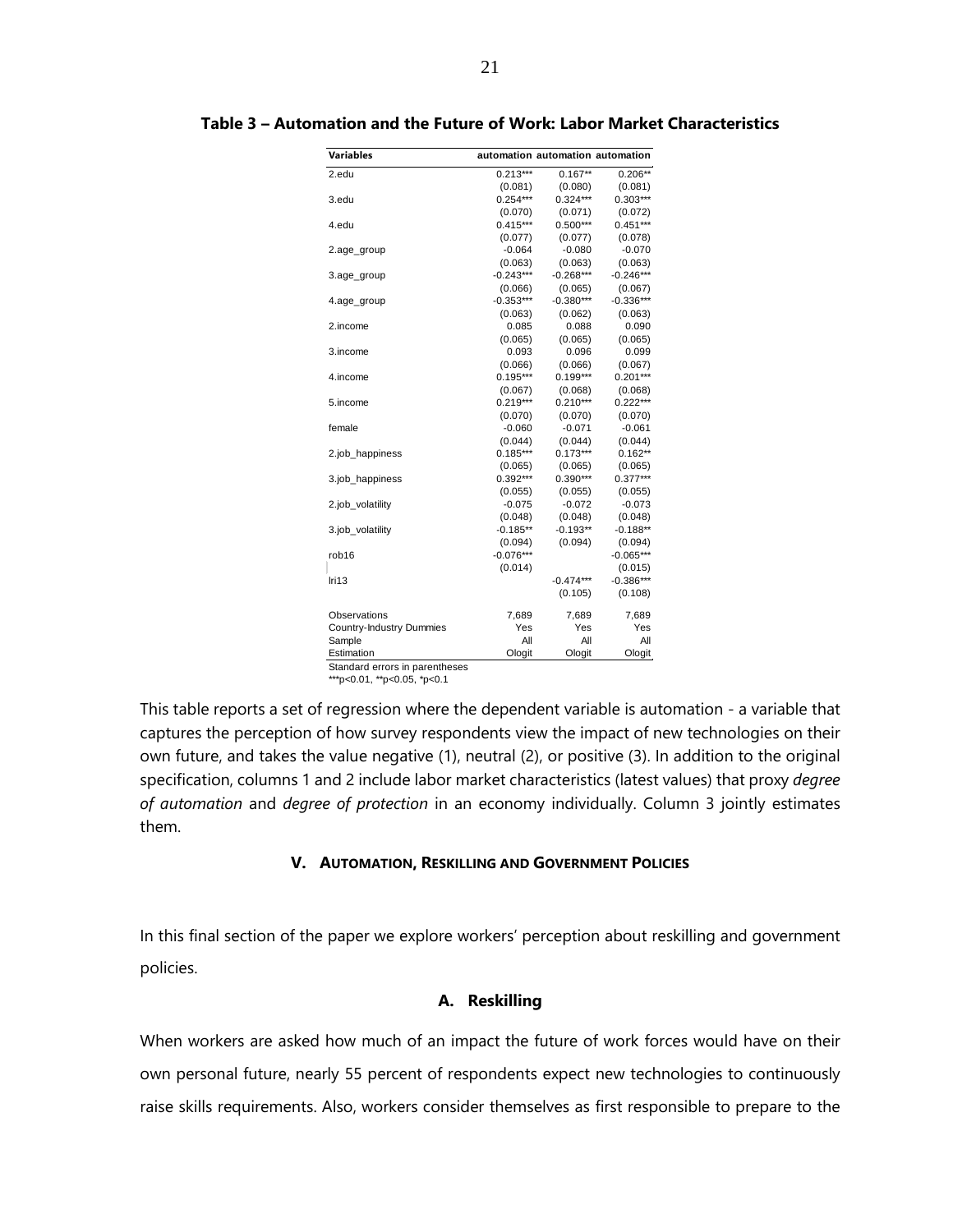future of work, instead of the companies or the government (Figure 4). With the exception of the United States (where more than 70 percent of workers consider that they are the first responsible to prepare for the future of work), the sense of personal responsibility is higher in emerging market economies than in advanced economies. The perception that the government should be the first responsible is only prevalent in France, but other advanced economies like Spain or Sweden also show numbers close to 30 percent of respondents who think the government should play a leading role. In Germany and Japan, instead, workers consider that companies have a higher role to play than governments in this adaptation process.

<span id="page-21-0"></span>**Figure 4. Who is Responsible for Preparing you for the Future of Work forces?** *(Number of respondents divided by 100)*

I am I The government I Companies I don't know



Sources: Boston Consulting Group (2018); and IMF staff calculations.

If their choices were not limited by financial or practical considerations, most workers would build up their skills and take more time for themselves (Figure 5). This is specially the case for independent workers, 46 percent would prefer to remain independent but focus on building new skills. In comparison, only 22 percent of non-contingent workers would reduce the number of hours they dedicate to their employers to rebuild their skillset. When asked about the obstacles that prevent workers from acting, most workers won't take a training or reduce their hours because of financial constraints. However, they also point to lack of time and clarity of options available to them (Figure 6).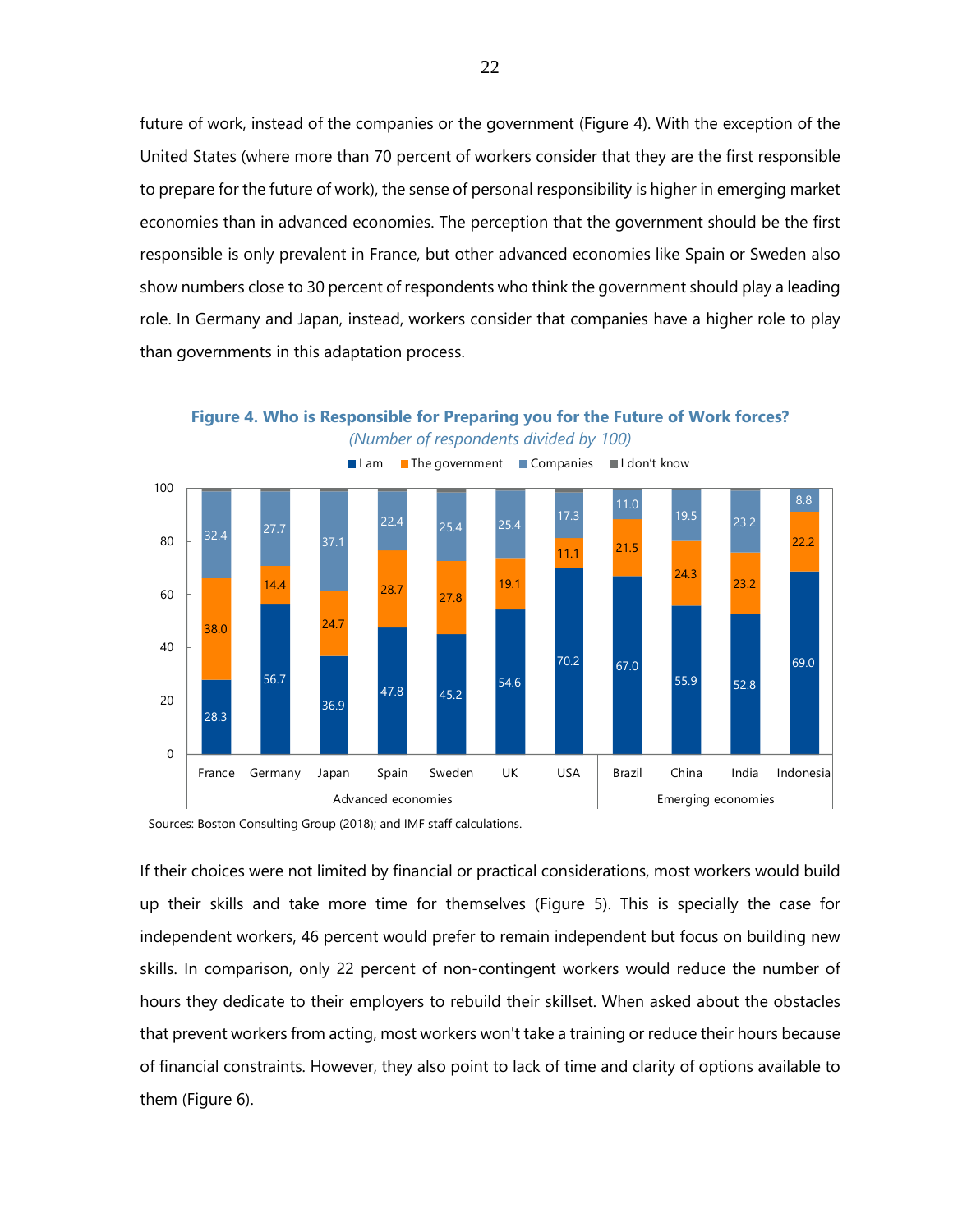<span id="page-22-0"></span>

#### **Figure 5. Which of The Following Things Could You Imagine Doing?** *(Percent of respondents)*

<span id="page-22-1"></span>Sources: Boston Consulting Group (2018); and IMF staff calculations.

# **Figure 6. Which Obstacles Prevent You from Taking These Actions?** *(Percent of respondents)*



Sources: Boston Consulting Group (2018); and IMF staff calculations.

To understand how personal characteristics and workers' perception of automation influence their view towards reskilling and adapting to the future of work, we estimate the following model conditional on different combinations of country and industry fixed effects.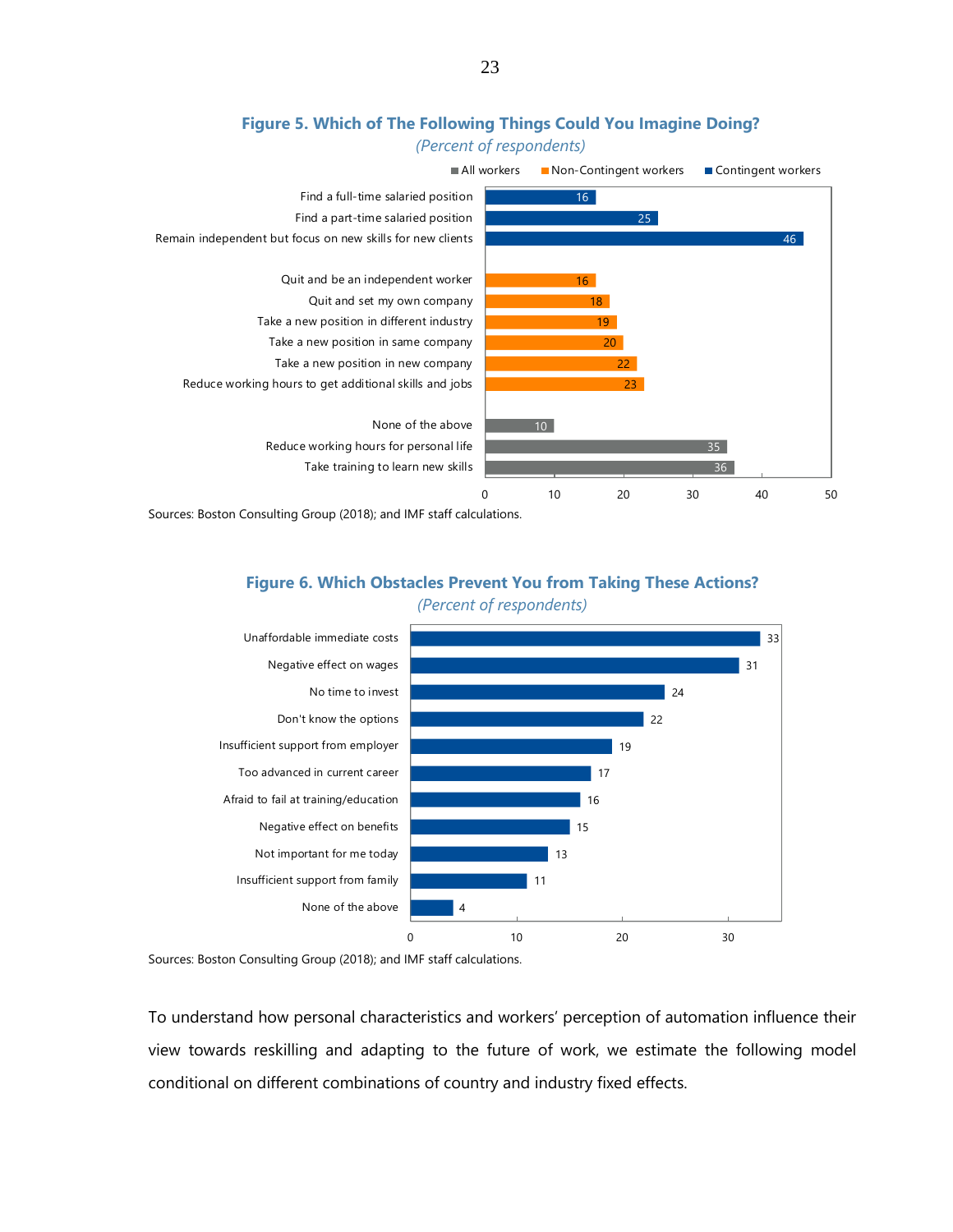$$
Reskilling_{i,j,c} = \alpha + \beta PC_{i,j,c} + \gamma EC_{i,j,c} + \delta automation\_pos_{i,j,c} + \varepsilon_{i,j,c}
$$
 (3)

where Reskilling<sub>i,j,c</sub> takes the form of two dependent variables named Reeducation<sub>i,j,c</sub> and Retraining<sub>i.i.c</sub>. These two variables capture how survey respondents *i* in industry *j* in country *c* view respectively the changing workforce structure as 'needing more formal education to find a job' (reeducation) or 'more-on-the job training require to keep up' (retraining). These two variables take three values: negative (1), neutral (2), or positive (3). As in the baseline specification,  $PC_{i,j,c}$  is a vector that captures respondent characteristics. Finally, we include a dummy variable  $automation\_pos_{i.i.c}$ which takes value 1 when respondents had a positive view of automation and takes value zero for those that have a neutral or negative view.

Results are reported in table 4. Columns 1 and 2 report the results for the reeducation variable. Higher levels of educational attainment, higher income levels, job happiness and a positive perception of how automation will impact the future of work are all associated with a positive view towards reeducation. Columns 3 and 4 report the results for the retraining variable. In this case, results are similar to those for the reeducation variable, with few important exceptions: the preexisting level of educational attainment is not a significant explanatory factor of the respondent's attitude towards retraining. Instead, age and gender become important factors; middle-age workers and women have a more positive view towards on-the-job training than other groups.

#### **B. Government policies**

<span id="page-23-0"></span>Preparing for the future of work not only entails reeducation and retraining. Workers also see a role for government policies, in the form of government protection or new benefits. The final exercise of this paper consists in running similar regressions as those performed before on the variables that measure the attitude of workers toward these government policies. We estimate the following equation:

$$
GovPolicies_{i,j,c} = \alpha + \beta PC_{i,j,c} + \gamma EC_{i,j,c} + \delta automation\_pos_{i,j,c} + \varepsilon_{i,j,c} \quad (4)
$$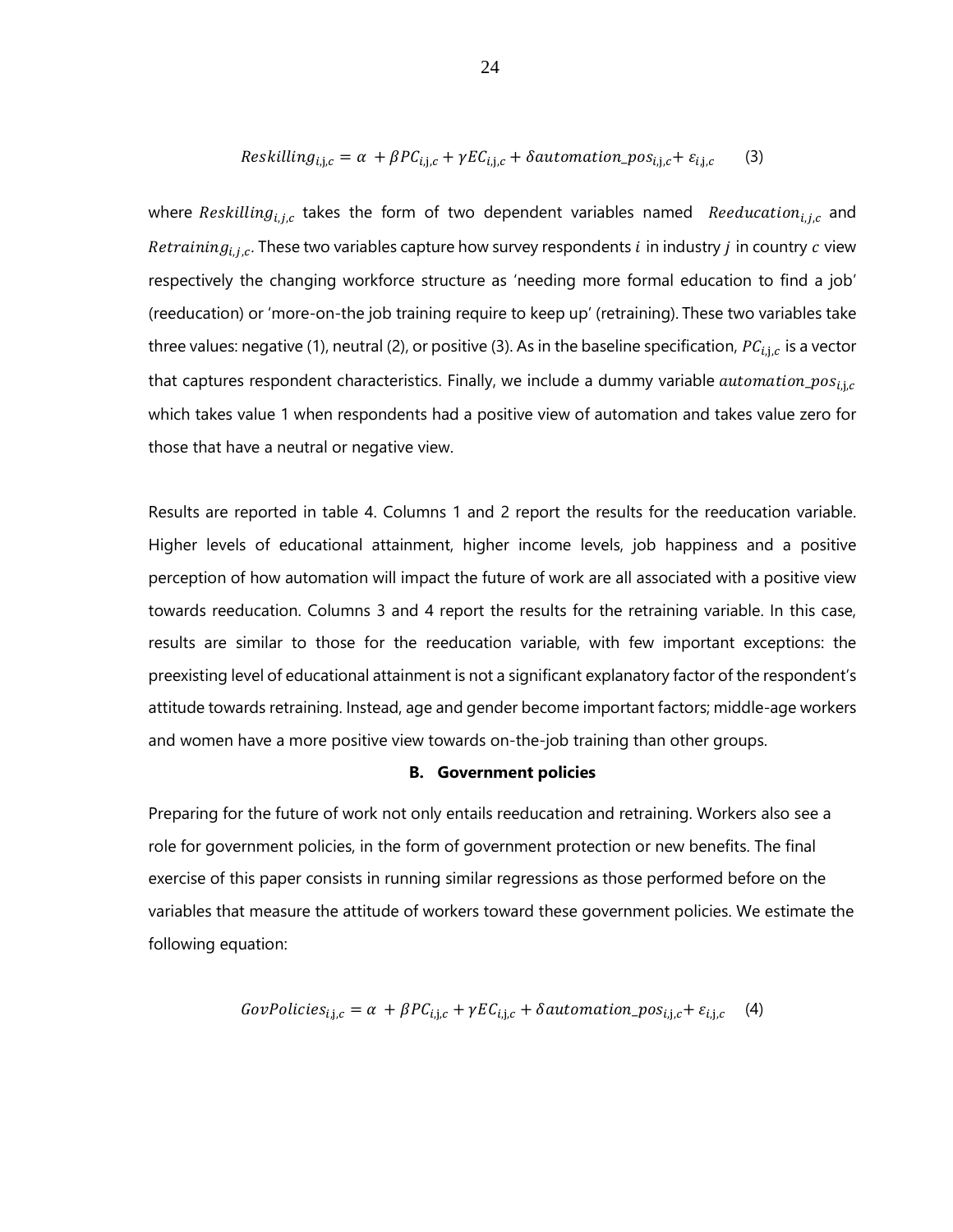where GovPolicies $_{i,j,c}$  takes the form of two dependent variables named Gov\_protection $_{i,j,c}$  and  $Gov\_Benefits_{i,i,c}$ . These two variables capture how survey respondents i in industry j in country c view respectively the expected reactions of governments to the effect of technologies in the labor market. Two options are considered 'protection of existing forms of work' (gov\_protection) or 'the regulation of new forms of benefits' (gov\_benefits). These two variables take three values: negative (1), neutral (2), or positive (3). The vector of independent variables is the same as in equation (3) above.

Results in table 5 show that women and those workers who have suffered a job volatility are more positively associated with expecting government protection. These two characteristics are also important determinants of the attitude towards new benefits. Interestingly, older workers have a more negative view of the development of government protection and new benefits. While the survey does not additional information that can explain this association, this result could be consistent with older workers fearing the dismantling of existing benefits (like pensions) to redirect spending towards those new programs to compensate those affected for the technological change.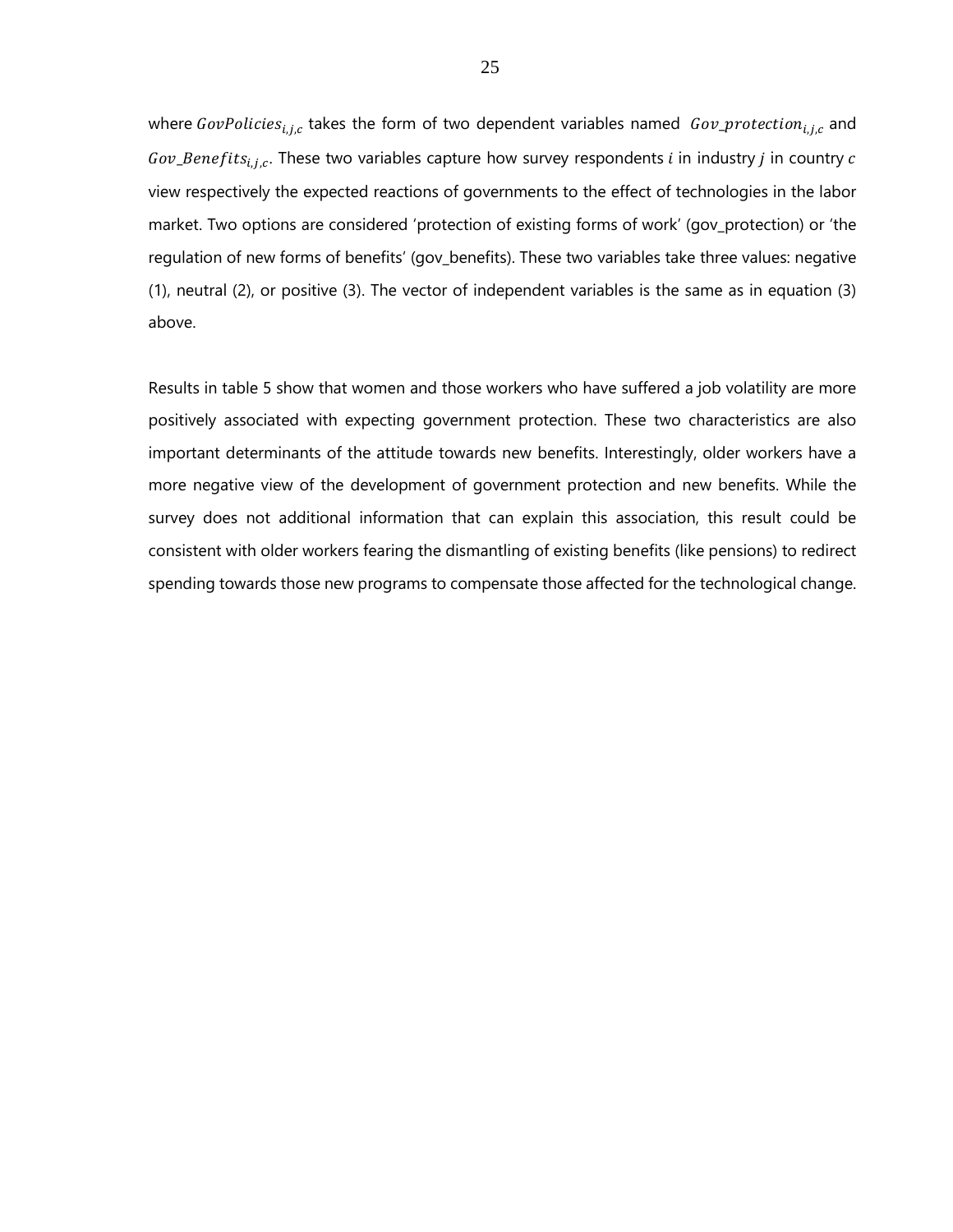<span id="page-25-0"></span>

| Variables                | reeducation reeducation reeducation |            |            | retraining | retraining |
|--------------------------|-------------------------------------|------------|------------|------------|------------|
| 2.edu                    | $0.282***$                          | $0.228**$  | $0.274***$ | 0.054      | $-0.011$   |
|                          | (0.090)                             | (0.090)    | (0.090)    | (0.093)    | (0.093)    |
| 3.edu                    | $0.283***$                          | $0.220***$ | $0.275***$ | 0.078      | 0.007      |
|                          | (0.081)                             | (0.081)    | (0.082)    | (0.084)    | (0.085)    |
| 4.edu                    | $0.549***$                          | $0.451***$ | $0.546***$ | $0.221**$  | 0.114      |
|                          | (0.091)                             | (0.091)    | (0.091)    | (0.094)    | (0.095)    |
| 2.age_group              | 0.002                               | 0.015      | $-0.002$   | $0.170**$  | $0.182***$ |
|                          | (0.066)                             | (0.066)    | (0.066)    | (0.067)    | (0.068)    |
| 3.age_group              | 0.103                               | $0.158**$  | 0.104      | $0.153**$  | $0.204***$ |
|                          | (0.069)                             | (0.069)    | (0.069)    | (0.071)    | (0.072)    |
| 4.age_group              | 0.053                               | $0.148**$  | 0.036      | 0.009      | 0.102      |
|                          | (0.066)                             | (0.067)    | (0.067)    | (0.069)    | (0.070)    |
| 2.income                 | 0.016                               | $-0.008$   | 0.011      | 0.052      | 0.026      |
|                          | (0.068)                             | (0.068)    | (0.069)    | (0.069)    | (0.070)    |
| 3.income                 | $0.139**$                           | 0.1        | $0.139**$  | $0.193***$ | $0.153**$  |
|                          | (0.071)                             | (0.071)    | (0.071)    | (0.072)    | (0.073)    |
| 4.income                 | $0.137*$                            | 0.077      | $0.138*$   | $0.248***$ | $0.178**$  |
|                          | (0.070)                             | (0.071)    | (0.071)    | (0.072)    | (0.073)    |
| 5.income                 | $0.145**$                           | 0.071      | $0.159**$  | $0.297***$ | $0.223***$ |
|                          | (0.071)                             | (0.071)    | (0.071)    | (0.074)    | (0.075)    |
| female                   | $-0.05$                             | $-0.034$   | $-0.05$    | $0.091*$   | $0.116**$  |
|                          | (0.046)                             | (0.046)    | (0.046)    | (0.047)    | (0.048)    |
| automation_pos           |                                     | $0.803***$ |            |            | $0.882***$ |
|                          |                                     | (0.050)    |            |            | (0.052)    |
| 2.job_happiness          | $0.214***$                          | $0.184***$ | $0.202***$ | $0.207***$ | $0.163**$  |
|                          | (0.069)                             | (0.069)    | (0.069)    | (0.071)    | (0.071)    |
| 3.job_happiness          | $0.362***$                          | $0.299***$ | $0.306***$ | $0.279***$ | $0.208***$ |
|                          | (0.059)                             | (0.059)    | (0.059)    | (0.060)    | (0.060)    |
| 2.job_volatility         | $-0.055$                            | $-0.058$   | $-0.027$   | 0.038      | 0.034      |
|                          | (0.050)                             | (0.050)    | (0.050)    | (0.051)    | (0.052)    |
| 3.job_volatility         | $-0.115$                            | $-0.094$   | $-0.101$   | $-0.205*$  | $-0.18$    |
|                          | (0.105)                             | (0.108)    | (0.106)    | (0.109)    | (0.111)    |
| Observations             | 7,689                               | 7,689      | 7,689      | 7,689      | 7,689      |
| Country-Industry Dummies | Yes                                 | Yes        | Yes        | Yes        | Yes        |
| Sample                   | All                                 | All        | All        | All        | All        |
| Estimation               | Ologit                              | Ologit     | Ologit     | Ologit     | Ologit     |

**Table 4 – Reskilling and the Future of Work**

\*\*\*p<0.01, \*\*p<0.05, \*p<0.1

This table reports a set of regressions where 'reskilling' takes the form of two dependent variables named 'reeducation' or 'retraining'. These two variables capture how survey respondents view respectively the changing workforce structure as 'needing more formal education to find a job' or 'more-on-the job training require to keep up'. These two variables take three values: negative (1), neutral (2), or positive (3). In addition to the original specification, columns 2 and 4 include a dummy variable taking value 1 for those respondents that had a positive view of automation and takes value zero for those that have a neutral or negative view.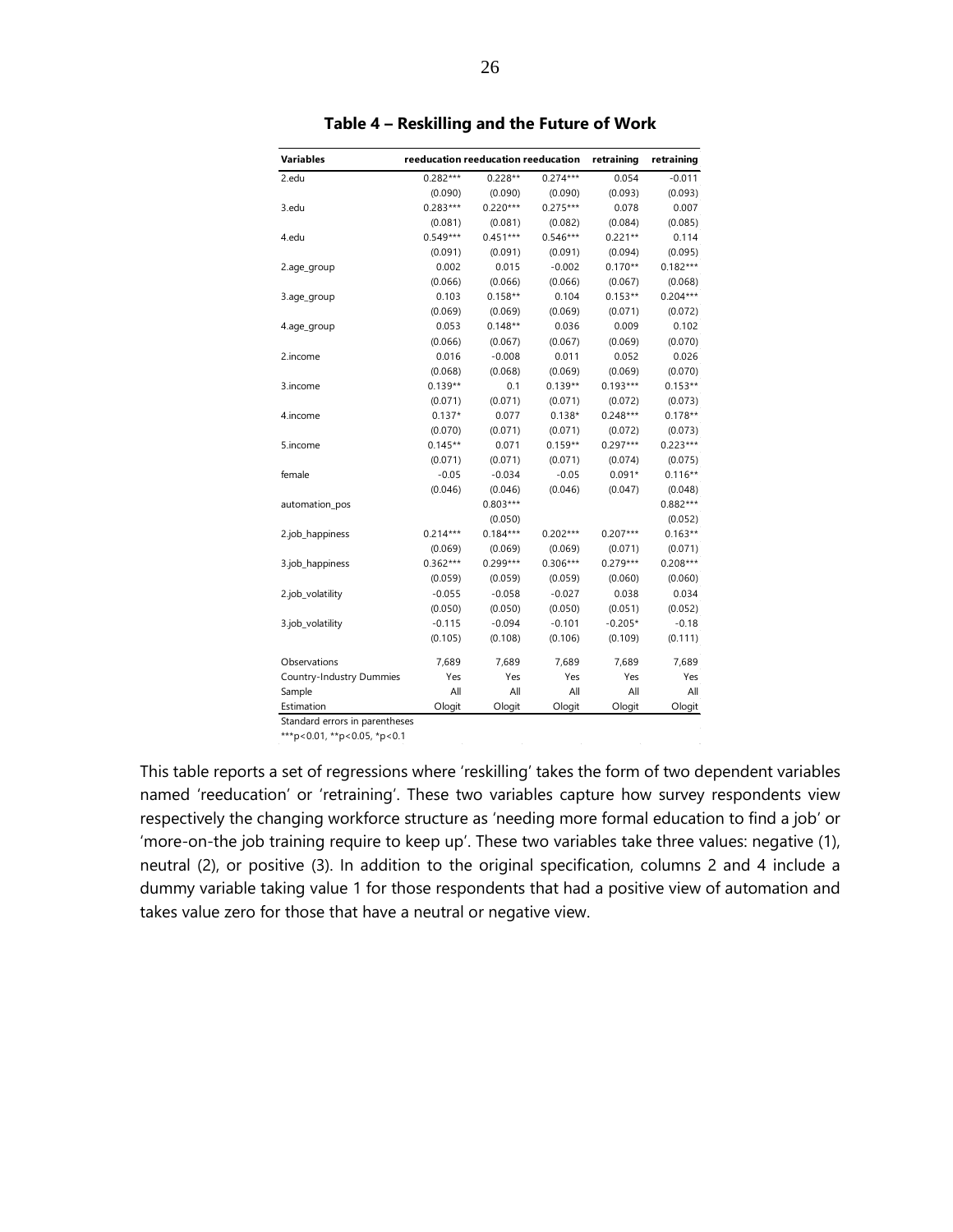<span id="page-26-1"></span>

| <b>Variables</b>         |             | gov_protection_gov_protection | gov benefits | gov_benefits |
|--------------------------|-------------|-------------------------------|--------------|--------------|
| 2.edu                    | $-0.044$    | $-0.096$                      | 0.143        | 0.089        |
|                          | (0.088)     | (0.087)                       | (0.091)      | (0.092)      |
| 3.edu                    | 0.112       | 0.057                         | $0.246***$   | $0.189**$    |
|                          | (0.081)     | (0.080)                       | (0.085)      | (0.085)      |
| 4.edu                    | 0.137       | 0.055                         | $0.280***$   | $0.185*$     |
|                          | (0.090)     | (0.090)                       | (0.095)      | (0.096)      |
| 2.age_group              | $-0.053$    | $-0.037$                      | $-0.068$     | $-0.057$     |
|                          | (0.068)     | (0.068)                       | (0.069)      | (0.069)      |
| 3.age_group              | $-0.092$    | $-0.039$                      | $-0.171**$   | $-0.120*$    |
|                          | (0.070)     | (0.070)                       | (0.071)      | (0.072)      |
| 4.age_group              | $-0.223***$ | $-0.138**$                    | $-0.263***$  | $-0.175**$   |
|                          | (0.067)     | (0.068)                       | (0.069)      | (0.070)      |
| 2.income                 | $-0.035$    | $-0.053$                      | $-0.124*$    | $-0.148**$   |
|                          | (0.070)     | (0.070)                       | (0.073)      | (0.073)      |
| 3.income                 | 0.003       | $-0.03$                       | 0.024        | $-0.009$     |
|                          | (0.069)     | (0.069)                       | (0.073)      | (0.074)      |
| 4.income                 | 0.037       | $-0.026$                      | 0.082        | 0.016        |
|                          | (0.071)     | (0.071)                       | (0.074)      | (0.074)      |
| 5.income                 | 0.084       | 0.017                         | 0.008        | $-0.068$     |
|                          | (0.072)     | (0.072)                       | (0.075)      | (0.076)      |
| female                   | $0.083*$    | $0.102**$                     | $0.167***$   | $0.190***$   |
|                          | (0.046)     | (0.046)                       | (0.048)      | (0.048)      |
| automation_pos           |             | $0.753***$                    |              | $0.796***$   |
|                          |             | (0.050)                       |              | (0.052)      |
| 2.job_happiness          | $-0.061$    | $-0.1$                        | 0.061        | 0.021        |
|                          | (0.069)     | (0.069)                       | (0.071)      | (0.072)      |
| 3.job_happiness          | 0.028       | $-0.041$                      | 0.092        | 0.025        |
|                          | (0.057)     | (0.058)                       | (0.060)      | (0.061)      |
| 2.job_volatility         | $0.171***$  | $0.172***$                    | $0.104**$    | $0.107**$    |
|                          | (0.050)     | (0.050)                       | (0.051)      | (0.052)      |
| 3.job_volatility         | 0.047       | 0.07                          | 0.059        | 0.092        |
|                          | (0.107)     | (0.109)                       | (0.109)      | (0.111)      |
| Observations             | 7,689       | 7,689                         | 7,689        | 7,689        |
| Country-Industry Dummies | Yes         | Yes                           | Yes          | Yes          |
| Sample                   | All         | All                           | All          | All          |
| Estimation               | Ologit      | Ologit                        | Ologit       | Ologit       |

**Table 5 – Government Policies and the Future of Work**

\*\*\*p<0.01, \*\*p<0.05, \*p<0.1

This table reports a set of regressions where the dependent variables are 'government protection' or 'government benefits' - two variables that capture respectively how survey respondents view the changing role of government 'in protecting human employment from the effects of automation' or in 'providing new forms of benefits to regular workers'. These two variables take three values: negative (1), neutral (2), or positive (3). In addition to the original specification, columns 2 and 4 include a dummy variable taking value 1 for those respondents that had a positive view of automation and takes value zero for those that have a neutral or negative view.

#### **VI. CONCLUSIONS**

<span id="page-26-0"></span>Using survey data obtained from 11,000 workers in advanced and emerging economies, we have performed an empirical analysis to understand how workers see ongoing technological change and the deployment of massive automation, robotization and artificial intelligence in the workplace. In general, workers feel more positive than negative about this transformation, although the positive attitude is more evident in emerging market than in advanced economies.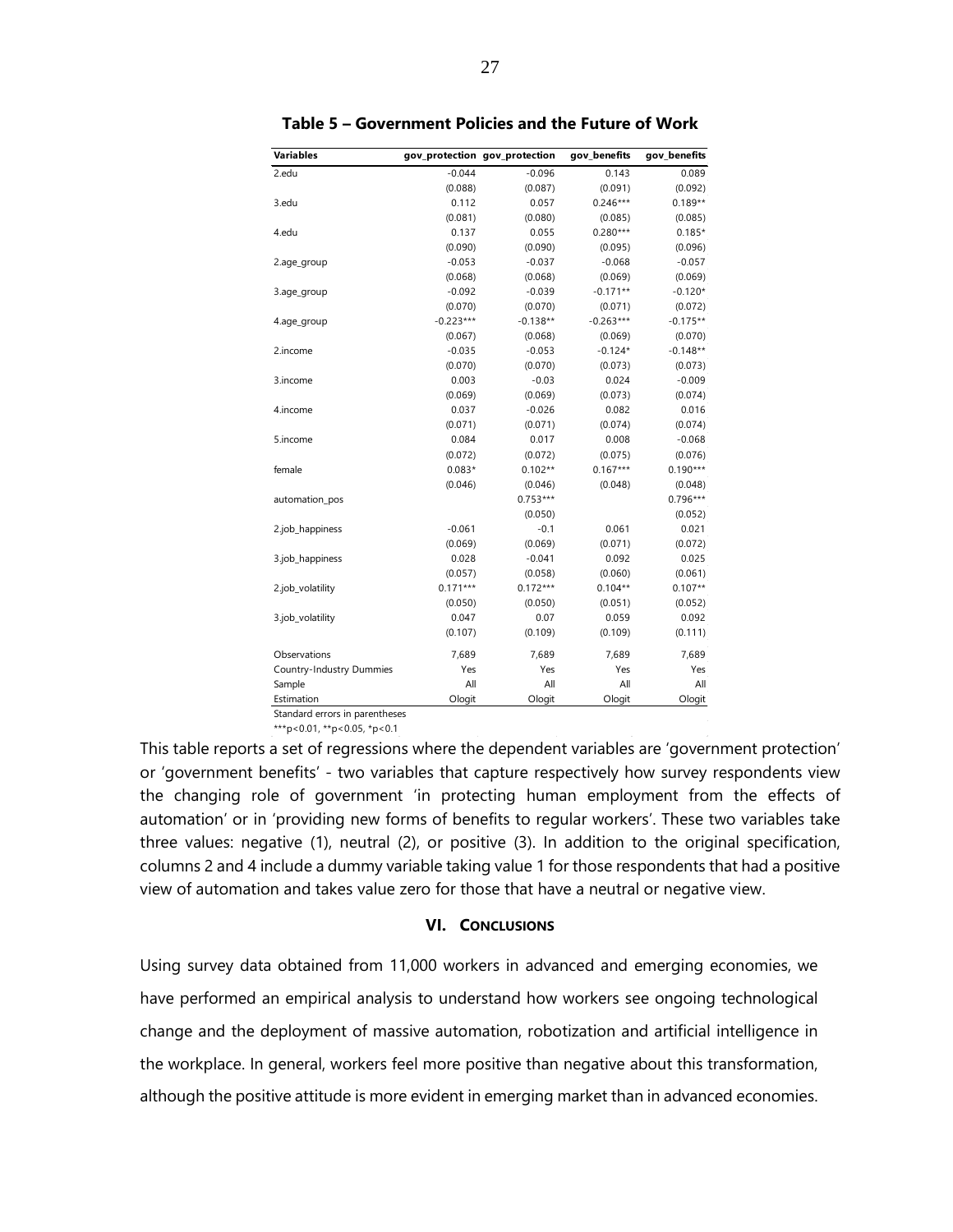Our econometric exercises show that negative views about automation and artificial intelligence are prevalent among older, poorer workers, among those who have suffered recent job volatility and in countries with high robot penetration. At the same time, job satisfaction in the current position, higher levels of education (especially in emerging countries), and strong labor protection are associated with more positive views.

Most respondents are ready to prepare themselves for the future of work, and consider the government only partially responsible to help them navigate this process. At the same time, companies are expected to also play an important role (an expectation which is stronger among advanced economies' workers). The barriers than workers mention are lack of time and lack of financial resources. If both were available, a majority would decide to retraing in order to prepare for the future.

Finally, workers that have a positive perception of how automation will impact the workplace tend to respond positively about the need to reeducate and retrain to respond to rapidly evolving skill demands. These workers also expect governments to have a role in shaping the future of work through government protection and new forms of social benefits. Some of our results could have policy implications. Additional fiscal space could be needed to finance major reskilling programs and/or new social benefits. Even within existing budgets, because the demand for protection and new benefits is more significant among women and workers that have suffered job volatility, policymakers could consider better-targeting these groups when designing new programmes to cushion the effects of technological change.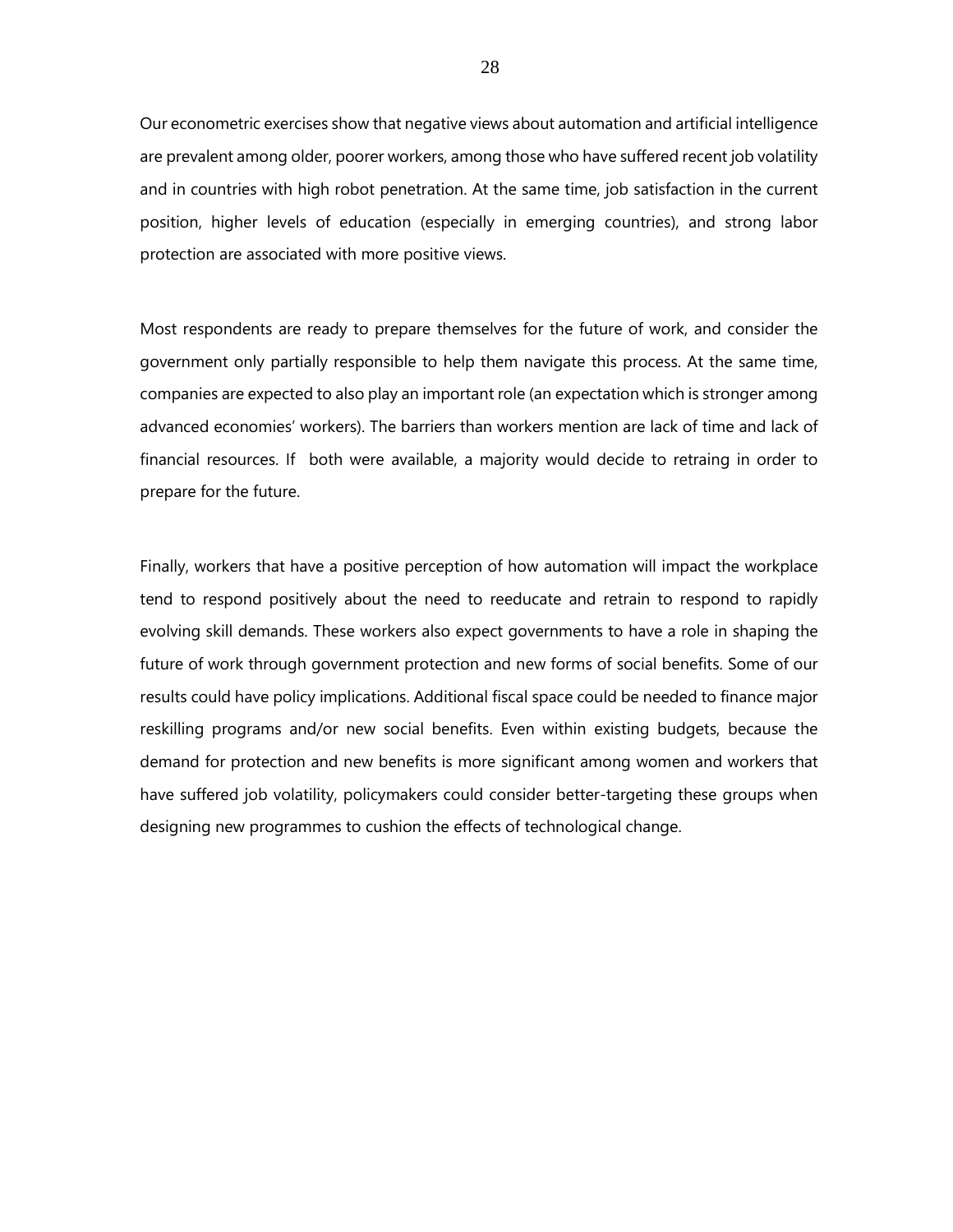# **References**

Adams, Z., Bishop, L. and Deakin, S. (2016) "CBR Labour Regulation Index (Dataset of 117 Countries)" *Cambridge: Centre for Business Research,*  [https://www.repository.cam.ac.uk/bitstream/handle/1810/256566/cbr-lri-117-countries](https://www.repository.cam.ac.uk/bitstream/handle/1810/256566/cbr-lri-117-countries-codebook-and-methodology.pdf;sequence=1)[codebook-and-methodology.pdf;sequence=1](https://www.repository.cam.ac.uk/bitstream/handle/1810/256566/cbr-lri-117-countries-codebook-and-methodology.pdf;sequence=1)

Acemoglu, A., and P. Restrepo (2019), "Automation and New Tasks: How Technology Displaces and Reinstates Labor", *Journal of Economic Perspectives*, 33 (2):3-30.

Arntz, M., T. Gregory, and U. Zierahn (2016), "The Risk of Automation for Jobs in OECD Countries: A Comparative Analysis", *OECD Social, Employment and Migration Working Papers* No. 189. <https://dx.doi.org/10.1787/5jlz9h56dvq7-en>

Autor, D. and A. Salomon (2018), "Is Automation Labor Share-Displacing? Productivity Growth, Employment, and the Labor Share", *Brookings Papers of Economic Activity,* Spring: 1-63.

Boston Consulting Group (2018), "The Future of Work", BCG Henderson Institute Survey

Eurobarometer (2017), "Attitudes Towards The Impact Of Digitisation And Automation On Daily Life". European Commission. [https://ec.europa.eu/digital-single-market/en/news/attitudes](https://ec.europa.eu/digital-single-market/en/news/attitudes-towards-impact-digitisation-and-automation-daily-life)[towards-impact-digitisation-and-automation-daily-life](https://ec.europa.eu/digital-single-market/en/news/attitudes-towards-impact-digitisation-and-automation-daily-life)

Frey, B. and M.A. Osborne, M.A. (2013), "The Future of Employment: How Susceptible are Jobs to Computerisation?", *University of Oxford Working Paper*. <https://www.oxfordmartin.ox.ac.uk/downloads/academic/future-of-employment.pdf>

Frey, B., T. Berger and C.Chen (2018), "Political Machinery: Did Robots Swing the 2016 US Presidential Election?", *Oxford Review of Economic Policy*, 34(3). <https://academic.oup.com/oxrep/article/34/3/418/5047377>

Fuze (2018), "Workforce Futures: The Role of People in the Future of Work" <https://www.fuze.com/files/documents/Fuze-WorkforceFutures.pdf>

International Federation of Robotics (2016) *World Robotics.* [https://ifr.org/ifr-press](https://ifr.org/ifr-press-releases/news/world-robotics-report-2016)[releases/news/world-robotics-report-2016](https://ifr.org/ifr-press-releases/news/world-robotics-report-2016)

Manski, C.F., and J. Straub (1999), "Worker Perceptions of Job Insecurity in the Mid-1990s: Evidence from the Survey of Economic Expectations", NBER Working Paper, No. 6908. <https://www.nber.org/papers/w6908>

Manyika, J., [S.Lund,](https://www.mckinsey.com/our-people/susan-lund) [M. Chui,](https://www.mckinsey.com/our-people/michael-chui) [J. Bughin,](https://www.mckinsey.com/our-people/jacques-bughin) [J. Woetzel,](https://www.mckinsey.com/our-people/jonathan-woetzel) P. Batra, R. Ko, and S. Sanghvi (2017), "Jobs Lost, Jobs Gained: What the Future of Work will Mean for Jobs, Skills, and Wages." McKinsey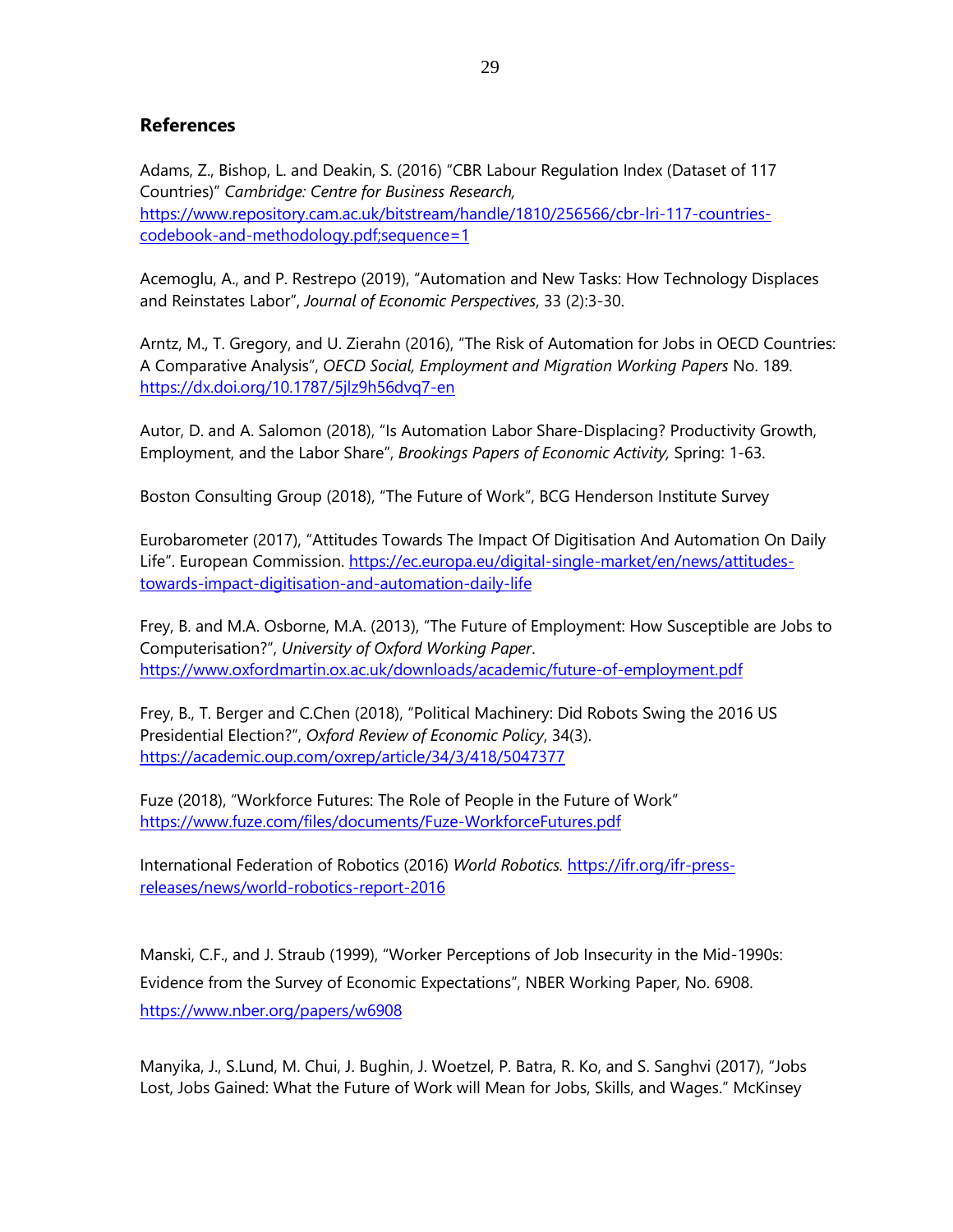Global Institute. [https://www.mckinsey.com/featured-insights/future-of-work/jobs-lost-jobs](https://www.mckinsey.com/featured-insights/future-of-work/jobs-lost-jobs-gained-what-the-future-of-work-will-mean-for-jobs-skills-and-wages)[gained-what-the-future-of-work-will-mean-for-jobs-skills-and-wages](https://www.mckinsey.com/featured-insights/future-of-work/jobs-lost-jobs-gained-what-the-future-of-work-will-mean-for-jobs-skills-and-wages)

Newport, F. (201), "One in Four U.S. Workers Say Technology Will Eliminate Jobs", Gallup Surveys. https://news.gallup.com/poll/210728/one-four-workers-say-technology-eliminate-job.aspx

Newport, F. (2018), "American Workers Remain Upbeat About Job Security". Gallup Surveys. <https://news.gallup.com/poll/242078/american-workers-remain-upbeat-job-security.aspx>

Price Waterhouse Coopers (2017), "Workforce of the Future: The Competing Forces Shaping 2030".. [https://www.pwc.com/gx/en/services/people-organisation/workforce-of-the](https://www.pwc.com/gx/en/services/people-organisation/workforce-of-the-future/workforce-of-the-future-the-competing-forces-shaping-2030-pwc.pdf)[future/workforce-of-the-future-the-competing-forces-shaping-2030-pwc.pdf](https://www.pwc.com/gx/en/services/people-organisation/workforce-of-the-future/workforce-of-the-future-the-competing-forces-shaping-2030-pwc.pdf)

Reinhart, R.J. (2018), "Most U.S. Workers Unafraid of Losing Their Jobs to Robots", Gallup Surveys. <https://news.gallup.com/poll/226841/workers-unafraid-losing-jobs-robots.aspx>

Wike, R. and B. Stokes (2018) "In Advanced and Emerging Economies Alike, Worries About Job Automation", *Pew Research Center*. [https://www.pewglobal.org/wp](https://www.pewglobal.org/wp-content/uploads/sites/2/2018/09/Pew-Research-Center_In-Advanced-and-Emerging-Economies-Alike-Worries-about-Job-Automation_2018-09-13.pdf)[content/uploads/sites/2/2018/09/Pew-Research-Center\\_In-Advanced-and-Emerging-Economies-](https://www.pewglobal.org/wp-content/uploads/sites/2/2018/09/Pew-Research-Center_In-Advanced-and-Emerging-Economies-Alike-Worries-about-Job-Automation_2018-09-13.pdf)[Alike-Worries-about-Job-Automation\\_2018-09-13.pdf](https://www.pewglobal.org/wp-content/uploads/sites/2/2018/09/Pew-Research-Center_In-Advanced-and-Emerging-Economies-Alike-Worries-about-Job-Automation_2018-09-13.pdf)

Winick, E (2018), "Every study we could find on what automation will do to jobs, in one chart", *MIT Technology Review*. [https://www.technologyreview.com/s/610005/every-study-we-could](https://www.technologyreview.com/s/610005/every-study-we-could-find-on-what-automation-will-do-to-jobs-in-one-chart/)[find-on-what-automation-will-do-to-jobs-in-one-chart/](https://www.technologyreview.com/s/610005/every-study-we-could-find-on-what-automation-will-do-to-jobs-in-one-chart/)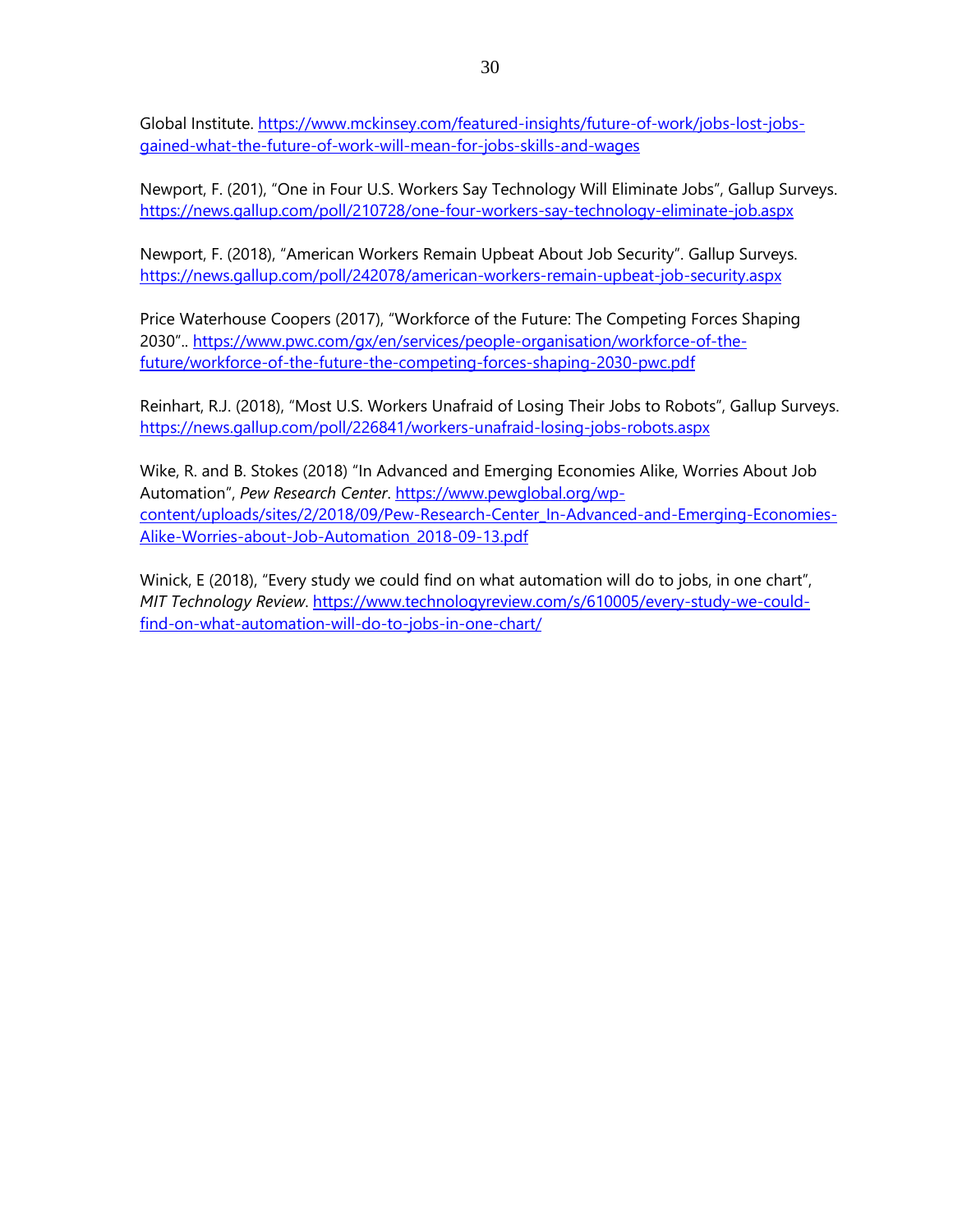#### **Annex:**

#### **Table A.1 – Automation and the Future of Work: Baseline, Odds Ratios**

| <b>Variables</b>         |             |             | automation automation automation automation automation automation |             |             |             |
|--------------------------|-------------|-------------|-------------------------------------------------------------------|-------------|-------------|-------------|
|                          | Odds ratios | Odds ratios | Odds ratios                                                       | Odds ratios | Odds ratios | Odds ratios |
| 2.edu                    | $1.202**$   | $1.191**$   | $1.284***$                                                        | $1.181**$   | $1.273***$  | $1.261***$  |
|                          | (0.095)     | (0.095)     | (0.107)                                                           | (0.094)     | (0.106)     | (0.107)     |
| 3.edu                    | $1.311***$  | $1.312***$  | $1.264***$                                                        | $1.302***$  | $1.256***$  | $1.250***$  |
|                          | (0.091)     | (0.092)     | (0.094)                                                           | (0.091)     | (0.094)     | (0.095)     |
| 4.edu                    | $1.654***$  | $1.619***$  | $1.443***$                                                        | $1.591***$  | $1.421***$  | $1.420***$  |
|                          | (0.125)     | (0.123)     | (0.121)                                                           | (0.122)     | (0.120)     | (0.123)     |
| 2.age_group              | 0.0946      | 0.0926      | 0.949                                                             | 0.928       | 0.950       | 0.952       |
|                          | (0.059)     | (0.058)     | (0.060)                                                           | (0.059)     | (0.061)     | (0.061)     |
| 3.age_group              | $0.783***$  | $0.760***$  | $0.822***$                                                        | $0.764***$  | $0.824***$  | $0.830***$  |
|                          | (0.050)     | (0.049)     | (0.055)                                                           | (0.050)     | (0.055)     | (0.056)     |
| 4.age_group              | $0.690***$  | $0.653***$  | $0.783***$                                                        | $0.663***$  | $0.788***$  | $0.789***$  |
|                          | (0.040)     | (0.040)     | (0.051)                                                           | 0.041       | (0.051)     | (0.052)     |
| 2.income                 | 1.110       | 1.090       | 1.095                                                             | 1.086       | 1.090       | 1.105       |
|                          | (0.071)     | (0.070)     | (0.071)                                                           | (0.070)     | (0.071)     | (0.072)     |
| 3.income                 | $1.128*$    | 1.100       | 1.106                                                             | 1.092       | 1.100       | 1.109       |
|                          | (0.074)     | (0.073)     | (0.073)                                                           | (0.072)     | (0.073)     | (0.075)     |
| 4.income                 | $1.263***$  | $1.223***$  | $1.238***$                                                        | $1.210***$  | $1.227***$  | $1.227***$  |
|                          | (0.084)     | (0.082)     | (0.083)                                                           | (0.082)     | (0.083)     | (0.084)     |
| 5.income                 | $1.311***$  | $1.245***$  | $1.269***$                                                        | $1.227***$  | $1.254***$  | $1.247***$  |
|                          | (0.090)     | (0.086)     | (0.088)                                                           | (0.086)     | (0.088)     | (0.089)     |
| female                   | $0.929*$    | $0.925*$    | 0.948                                                             | 0.932       | 0.946       | 0.951       |
|                          | (0.040)     | (0.040)     | (0.041)                                                           | (0.041)     | (0.042)     | (0.043)     |
| 2.job_happiness          |             | $1.234***$  | $1.202***$                                                        | $1.288***$  | $1.199***$  | $1.195***$  |
|                          |             | (0.080)     | (0.079)                                                           | (0.080)     | $-0.079$    | (0.080)     |
| 3.job_happiness          |             | $1.511***$  | $1.547***$                                                        | $1.508***$  | $1.544***$  | $1.550***$  |
|                          |             | (0.083)     | (0.087)                                                           | (0.083)     | (0.087)     | (0.088)     |
| 2.job_volatility         |             | $0.923*$    | 0.938                                                             | 0.927       | 0.943       | 0.946       |
|                          |             | (0.044)     | (0.045)                                                           | (0.044)     | (0.046)     | (0.046)     |
| 3.job_volatility         |             | $0.815**$   | $0.838*$                                                          | $0.826**$   | $0.850*$    | 0.858       |
|                          |             | (0.076)     | (0.079)                                                           | (0.078)     | (0.080)     | (0.083)     |
| Observations             | 7,689       | 7,689       | 7,689                                                             | 7,689       | 7,689       | 7689        |
| <b>Country Dummies</b>   | No          | No          | Yes                                                               | No          | Yes         | No          |
| <b>Industry Dummies</b>  | No          | No          | No                                                                | Yes         | Yes         | No          |
| Country-Industry Dummies | No          | No          | No                                                                | No          | No          | Yes         |
| Sample                   | All         | All         | All                                                               | All         | All         | All         |
| Estimation               | Ologit      | Ologit      | Ologit                                                            | Ologit      | Ologit      | Ologit      |

Standard errors in parenthese Standard errors in parentheses

\*\*\*p<0.01, \*\*p<0.05, \*p<0.1 \*\*\*p<0.01, \*\*p<0.05, \*p<0.1

This table reports odds ratios from a set of regression where the dependent variable is automation - a variable that captures the perception of how survey respondents view the impact of new technologies on their own future, and takes the value negative (1), neutral (2), or positive (3).